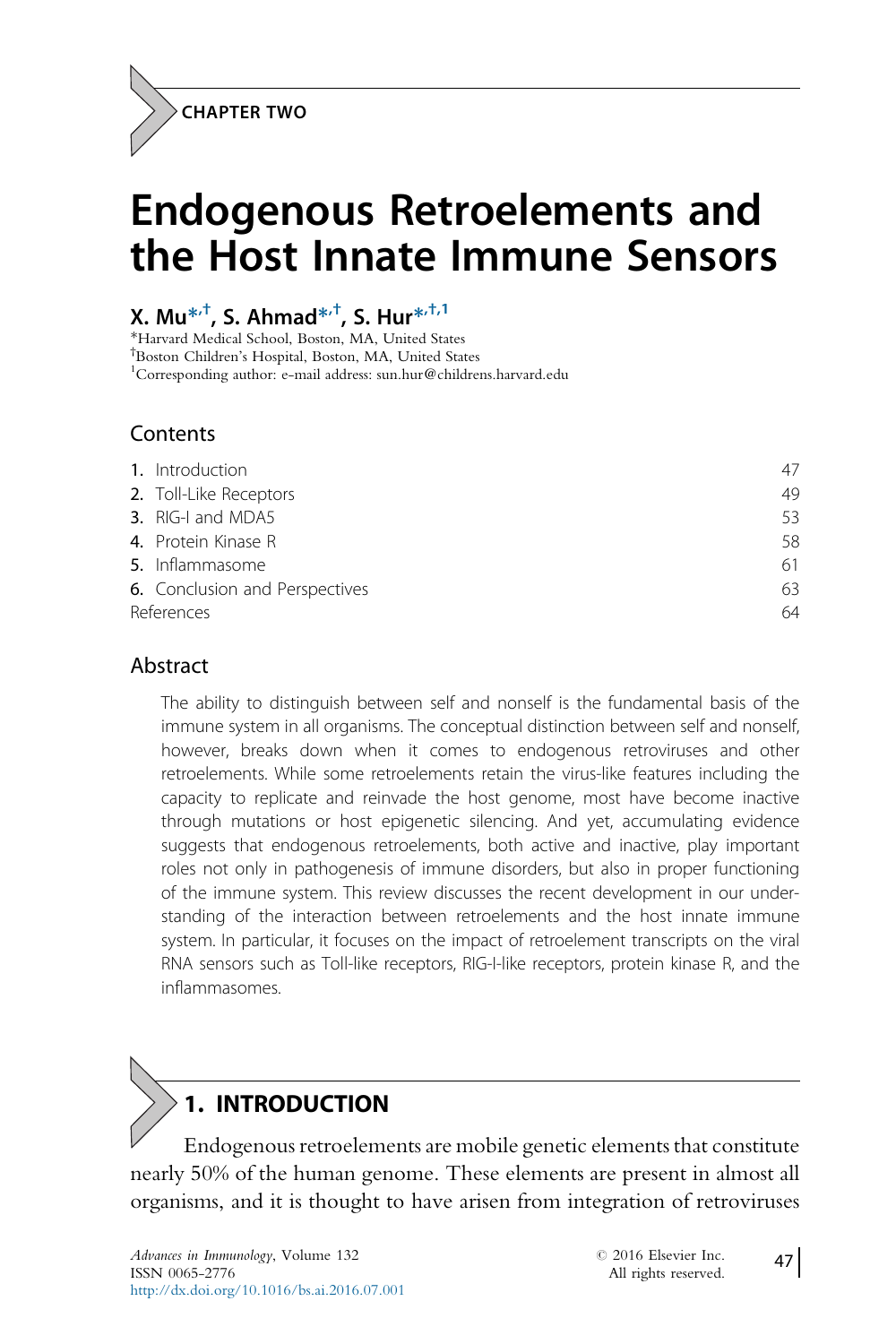into the host genome. Due to their ability to rearrange genetic elements and to alter the global transcriptional patterns, endogenous retroelements have been frequently implicated in a variety of genetic disorders, including breast cancer, multiple sclerosis, and amyotrophic lateral sclerosis ([Downey et al.,](#page-18-0) 2015; [Konkel & Batzer, 2010; Li et al., 2015; Nissen et al., 2013; Suntsova](#page-18-0) [et al., 2015\)](#page-18-0). While some of the retroelements can generate replicationcompetent viruses or can be retro-transposed into the genome, most are highly mutated and thus rendered inactive. Even the ones retaining the capacity to replicate are often transcriptionally silenced through a multitude of epigenetic regulatory mechanisms ([Elsasser et al., 2015; Molaro & Malik,](#page-18-0) 2016; [Rowe et al., 2010\)](#page-18-0). And yet, accumulating evidence suggests that endogenous retroelements play important roles in both pathogenesis of immune disorders and normal physiological functioning of the immune system ([Volkman & Stetson, 2014\)](#page-22-0).

Retroelements can be divided into two groups using two different criteria (see [Deininger & Batzer, 2002; Kassiotis & Stoye, 2016; Mita &](#page-18-0) [Boeke,](#page-18-0) 2016 for more detailed reviews). First, they can be grouped into those with their genes flanked by long terminal repeats (LTRs) and those without LTRs. The LTR retroelements utilize the LTRs for transcription initiation and termination. Their transcripts often encode essential nucleic acid processing enzymes, such as the reverse transcriptase (RT) that copies RNA to DNA and the endonuclease that cleaves genomic sites for insertion. Endogenous retroviruses (ERVs) also belong to this category, but they additionally encode viral envelope proteins for the generation of infectious virus particles. Unlike the LTR type, the non-LTR retroelements utilize promoters and enhancers within their own 5'-untranslated region (UTR) or in the host genes nearby. They include long interspersed elements (LINEs) and short interspersed elements (SINEs).

Retroelements can be also divided into autonomous and nonautonomous retroelements. While no retroelement is truly autonomous in a sense that they all rely on cellular machineries (such as the ribosome), nonautonomous retroelements additionally rely on the proteins encoded by autonomous retroelements for retrotransposition. Both the LTR and non-LTR types have autonomous and nonautonomous kinds. Within the LTR type, those with intact ORFs that encode a functional RT and an appropriate endonuclease would be autonomous, while those with mutations that compromise the activities of these enzymes would be nonautonomous. Within the non-LTR types, the best-studied autonomous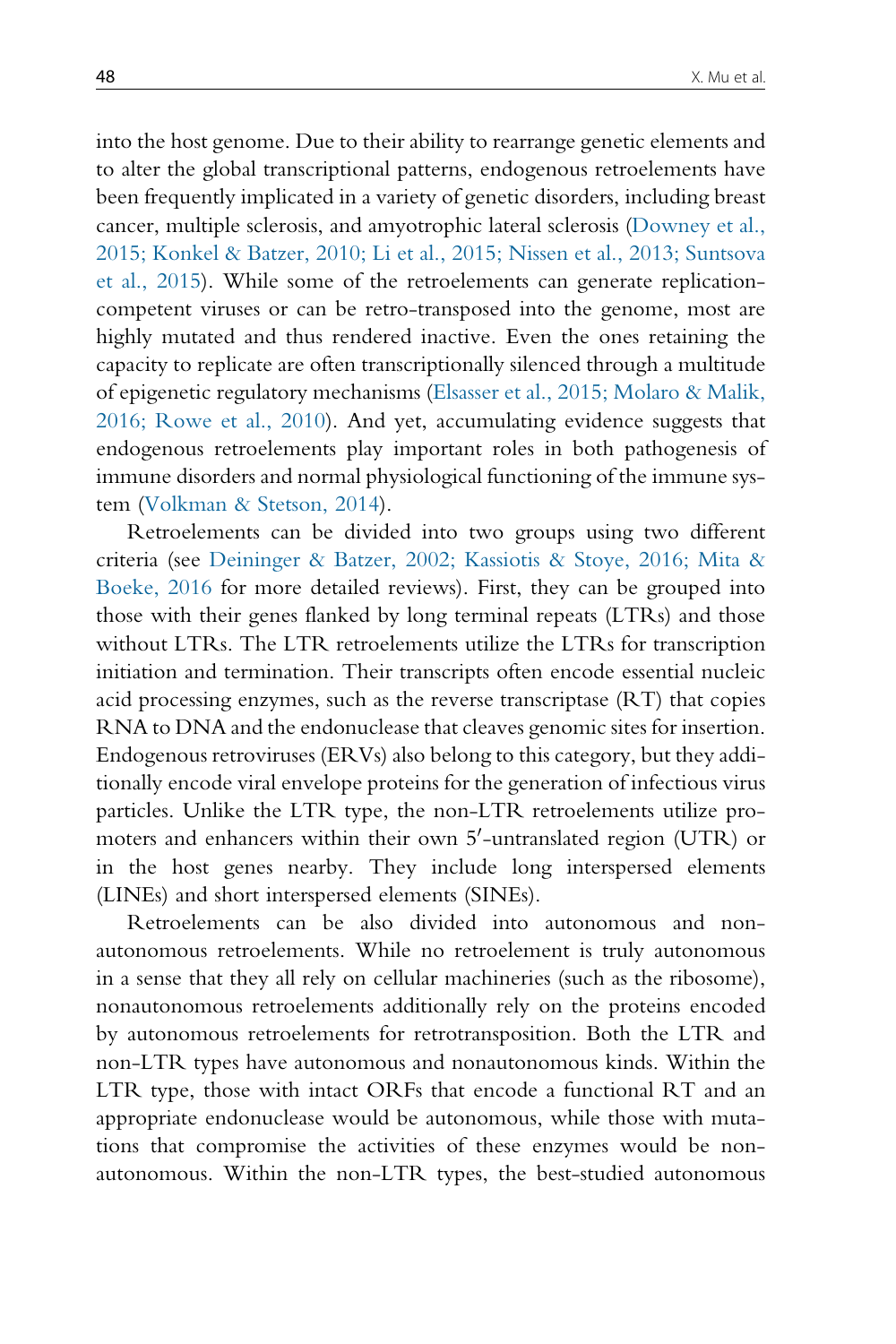retroelement is LINE-1, which is transcribed by RNA polymerase II (pol II) and encodes two proteins: the RNA-binding protein (ORF1) and the RT and endonuclease (ORF2). In contrast to LINE-1, SINEs have no coding capacity and thus rely on enzymes produced by LINEs for replication and retrotransposition. For example, a primate-specific SINE, Alu, relies on ORF2 of LINE-1 for its own retrotransposition. This co-option is possible because SINEs have adopted 3'-end sequences from LINEs, which are required for recognition by RTs and endonucleases. These replicationcompetent SINEs are typically generated by pol III using its internal pol III promoter. Most SINEs, however, are inactive retroelements and synthesized within pol II transcripts in the form of introns or  $3'/5'$ -UTRs.

In this review, we will discuss how each of these classes of retroelements is involved in regulation and activation of the innate immune functions. We will here focus on the impact of the retroelement transcripts on the innate immune receptors that are known to detect viral RNAs during infection. These include Toll-like receptors (TLRs) 3, 7–8, RIG-I-like receptors (RLRs), protein kinase R (PKR), and the NLRP3 inflammasome. Although some retroelements, especially the ones transit through DNA intermediates, were also shown to impact innate immune sensors that detect viral DNAs, we will not discuss this topic as excellent reviews are available elsewhere ([Kassiotis & Stoye, 2016; Volkman & Stetson, 2014](#page-19-0)).

#### 2. TOLL-LIKE RECEPTORS

TLRs are membrane-bound receptors commonly characterized by the shared domain architectures. At the N-terminus, they have leucine-rich repeat (LRR) motifs that form the horseshoe-shaped ligand-binding domain [\(Fig. 1](#page-3-0)A). The LRR domain is located in the extracellular space or the lumen of endosomes for sensing microbial molecules (also known as pathogen-associated molecular patterns, PAMPs). Following the LRR domain are the central transmembrane domain and the C-terminal cytosolic signaling domain, namely Toll/IL-1 receptor homology (TIR; [Fig. 1A](#page-3-0)). There are currently 10 and 12 TLRs characterized in human and mouse, respectively. Each TLR recognizes different types of PAMPs, thereby playing nonredundant functions in innate immune defense against pathogens. Among these, TLR3, TLR7, and TLR8 are the three TLRs in human shown to sense foreign RNA molecules, while additional TLRs (eg, TLR13) exist in mouse for RNA sensing ([Ewald & Barton, 2011;](#page-18-0)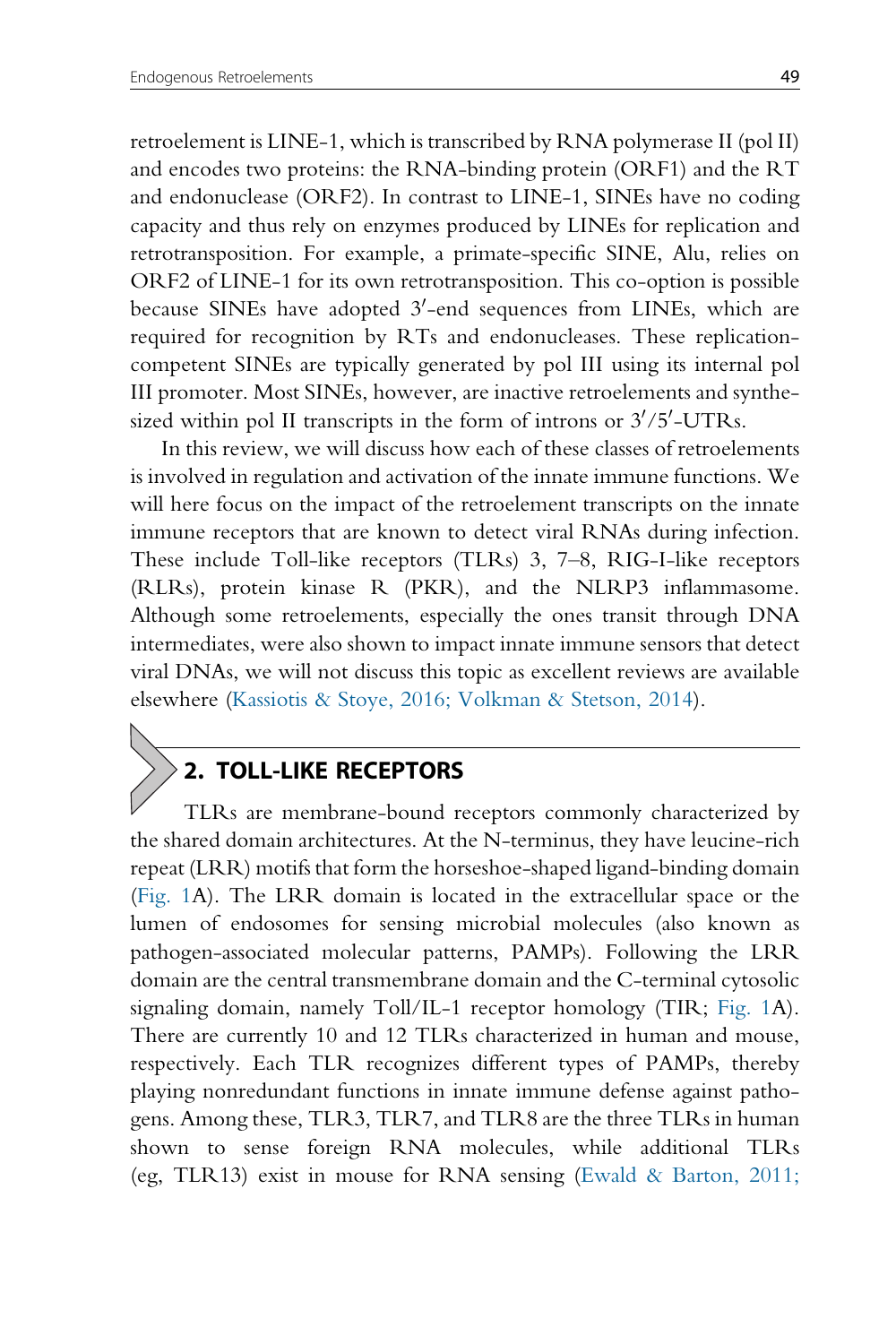<span id="page-3-0"></span>

Fig. 1 (A) Schematic of the TLR domain architecture and activation mechanism. The indicated mechanism was adopted from the TLR3 activation model. (B) Proposed mechanisms by which TLR7 recognizes self-RNAs. TLR7 was shown to be activated by the U1 snRNA or Alu elements upon entry into the endosome, which is mediated by autoantibodies against U1 snRNP and Ro60, or Fc receptors.

[Pelka et al., 2016](#page-18-0)). Upon ligand binding, TLRs undergo either dimerization of the LRR domain or reorganization of the preformed dimer [\(Ewald &](#page-18-0) [Barton, 2011; Pelka et al., 2016\)](#page-18-0). This conformational change in the LRR then propagates to the cytosolic TIR domain, leading to the recruitment of the adaptor molecules, TRIF and Myd88, and the activation of the transcription factors, IRF3, IRF7, NF-κB, and AP-1 (Fig. 1A). These transcription factors in turn upregulate a set of genes for inflammatory mediators and other restriction factors that limit pathogen spreading.

How do RNA-sensing TLRs distinguish between self- and nonself-RNAs? TLR3 detects double-stranded RNA structure in a sequenceindependent, but length-dependent manner [\(Leonard et al., 2008; Liu](#page-20-0) [et al., 2008\)](#page-20-0). The longer RNA stimulates TLR3 better when compared among  $\sim$ 40–500 bp ([Leonard et al., 2008\)](#page-20-0). This observation led to the model that TLR3 may oligomerize on dsRNA to distinguish between long viral dsRNA and short cellular dsRNA. In contrast to TLR3, TLR7 and 8 recognize single-stranded RNAs (ssRNAs) with a preference for U-rich sequences ([Diebold et al., 2006; Forsbach et al., 2008\)](#page-18-0). A recent structure revealed that TLR8 binds to U-containing degradation products of ssRNA, instead of an intact RNA molecule, which could explain its dependence on the sequence content, not a specific sequence motif ([Tanji et al., 2015\)](#page-22-0).

The intrinsic biochemical specificity mentioned earlier, however, appears insufficient to allow robust discrimination of self- and nonself-RNAs by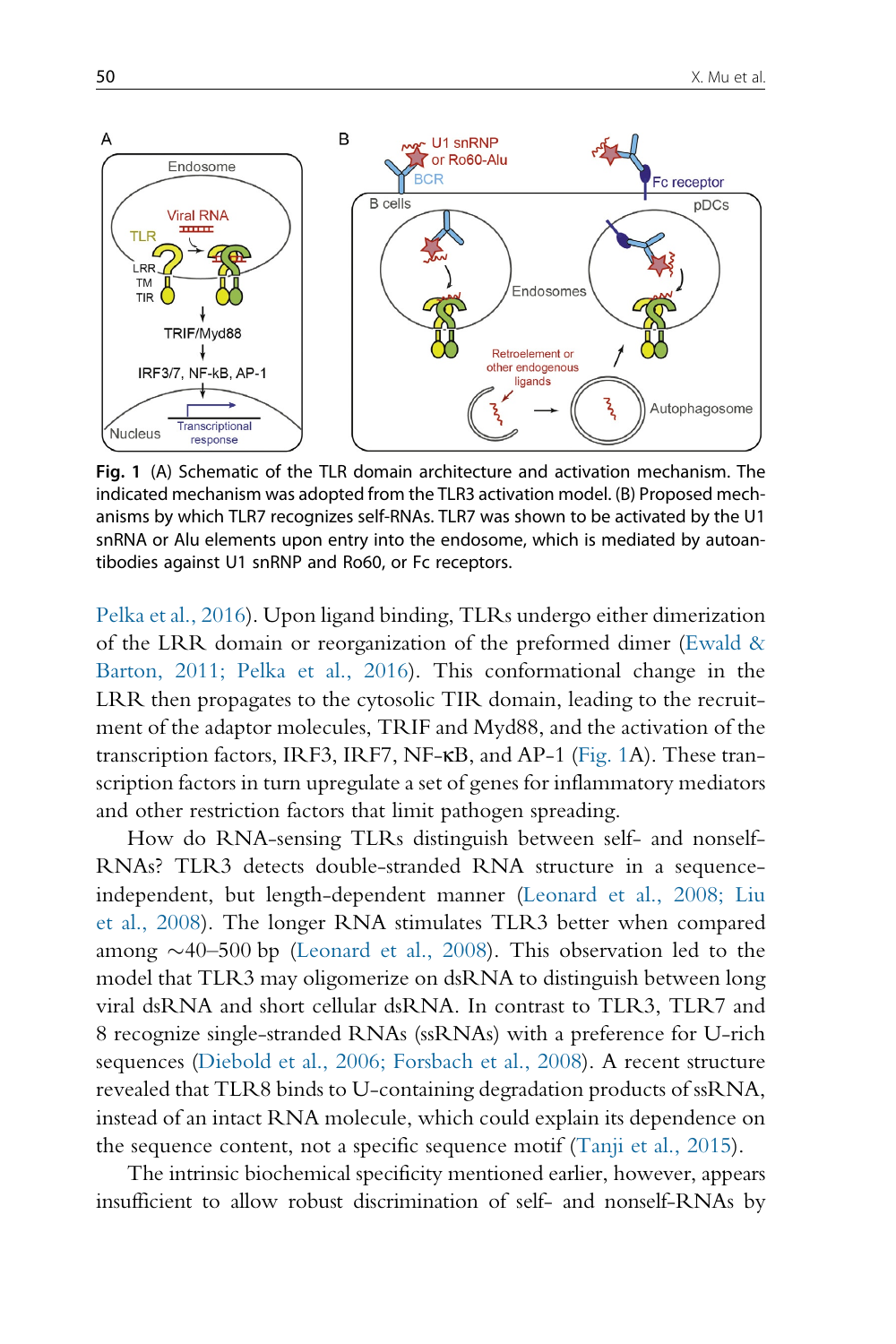TLR3, 7–8. Two additional mechanisms have been proposed to further increase the fidelity of these receptors. First, posttranscriptional modification often occurs in cellular RNAs, and these modifications were shown to restrict activation of TLR3, 7–8 ([Kariko et al., 2005](#page-19-0)). Second, TLR3, 7–8 are located in the endosome with the LRR domain exposed to the endosomal lumen. This localization would not only restrict their access to cytosolic self-RNAs but also to self-RNAs secreted from dying cells [\(Ewald & Barton, 2011](#page-18-0)). The protective nature of the endosomal localization was particularly well demonstrated with TLR9, a DNA-sensing TLR, which is also localized on endosomes. Engineered TLR9 targeted to the cell surface instead of the endosome responded to both self- (mammalian) and nonself- (bacterial mimic) DNA, while wild-type TLR9 in the endosome showed greater specificity for nonself-DNA [\(Barton, Kagan, &](#page-17-0) [Medzhitov,](#page-17-0) 2006).

Despite the multitude of mechanisms to restrict self-recognition, multiple lines of evidence suggest that TLRs can be stimulated by self-ligands during both normal physiological and pathological processes. One of the first pieces of evidence supporting this notion came from the study of a mouse strain, in which the telomeric end of the X chromosome harboring the TLR7 gene is translocated to the Y chromosome, thereby duplicating the TLR7 gene. In the autoimmune-prone mouse background, this translocation event significantly enhanced the autoimmune pathology and was thus termed the Y-linked autoimmune accelerator (Yaa) locus mutation [\(Murphy & Roths, 1979; Pisitkun et al., 2006; Subramanian et al., 2006](#page-21-0)). This attribute was ascribed to TLR7 duplication as partial or complete deletion of TLR7 ablated the autoimmune phenotype [\(Christensen et al., 2006;](#page-18-0) Deane [et al., 2007a\)](#page-18-0). In further support of the role of TLR7 in immune disorders, overexpression of TLR7 alone caused a fatal acute inflammatory pathology in mice ([Deane et al., 2007b](#page-18-0)). Finally, in human, the copy number variation of TLR7 was reported to correlate with the level of type I interferons and to be linked to childhood-onset of systemic lupus erythematosus [\(SLE;](#page-18-0) [Garcia-Ortiz et al., 2010\)](#page-18-0).

Studies suggest that the spontaneous activation of TLR7 in these disease models and SLE patients is due to the aberrant recognition of self-RNAs by TLR7 ([Lau et al., 2005; Savarese et al., 2006\)](#page-19-0). According to these studies, self-RNAs enter endosomes in the form of RNA– autoantigen complexes via B cell receptors (BCRs) or in the form of RNA-immune complexes via Fc receptors ([Fig. 1B](#page-3-0)) ([Lau et al., 2005;](#page-19-0) [Savarese et al., 2006\)](#page-19-0). This model is attractive as it explains why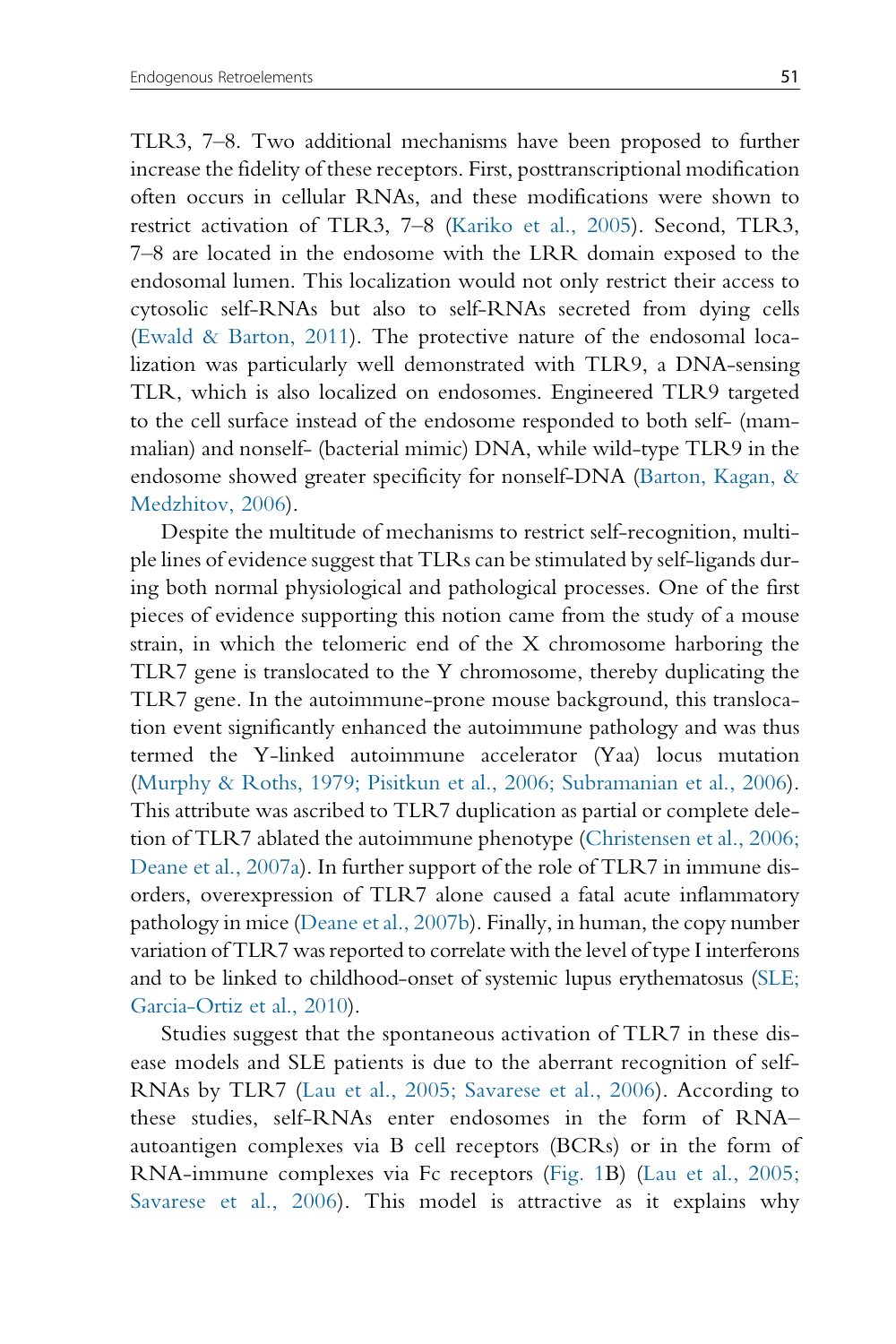autoactivation of TLR7 (in both mouse models and human SLE patients) leads to selective proliferation of anti-ribonucleoprotein (RNP) B cells ([Pisitkun et al., 2006\)](#page-21-0). This is also highly analogous to the mechanisms by which TLR9 senses self-DNA and induces production of anti-DNA autoantibodies [\(Leadbetter et al., 2002\)](#page-19-0).

What are the identities of the endogenous RNAs activating TLR7? Earlier studies showed that one of the major anti-RNP antibodies in SLE patients target the protein components of small nuclear ribonucleoproteins (snRNPs). These proteins, known as Smith or Sm proteins, are constituents of the spliceosome that interact with the spliceosomal U snRNAs (U1, 2, 4, 5; [Migliorini et al., 2005](#page-20-0)). When complexed with the anti-Sm antibodies or the SLE patient sera containing the anti-RNP antibodies, purified U1 snRNP was shown to enter the endosome and activate TLR7, thereby inducing type I interferon production and inflammation [\(Savarese et al.,](#page-21-0) 2006; [Vollmer et al., 2005](#page-21-0)).

In a more recent report, Alu RNAs and another RNA-binding protein, Ro60, were also proposed to play a role in the pathogenesis of SLE. Ro60 is an abundant cellular protein and another common autoantigen in patients with SLE and other immune disorders. Analysis of the RNA molecules copurified with Ro60 revealed that Alu transcripts (in particular, the intronic Alu's) is the major RNA species bound by Ro60 [\(Hung et al., 2015\)](#page-19-0). The Alu transcripts were also present in the anti-Ro60 immune complexes isolated from SLE patients, and it alone can directly activate TLR7 when delivered into the endosome ([Hung](#page-19-0) et [al., 2015\)](#page-19-0). These observations fit the model mentioned earlier—that is, the autoantigen (in this case Ro60) acts as a mediator for endosomal delivery of self-RNAs, which then activate TLR7 ([Fig. 1](#page-3-0)B). However, the role of Ro60 appears more complicated. The Ro60 knock-out mouse displayed the enhanced level of interferons, which in turn upregulated intronic Alu's and further activated TLR7 [\(Hung et al., 2015\)](#page-19-0). Although the exact role of Ro60 is still unclear, it was proposed that Ro60 has two seemingly opposing functions: first as an endosomal RNA delivery vehicle in the presence of autoantibody (extracellular role) and second as a suppressor of Alu production or release, which acts to block their access to TLR7 (intracellular role).

The activation of TLR7 in the absence of Ro60 begs the question of how intracellular Alu RNAs access the endosomal TLR7. Previous studies showed that TLR7 not only accesses ligands through endocytosis, but also through autophagy, a catabolic process by which cytosolic components are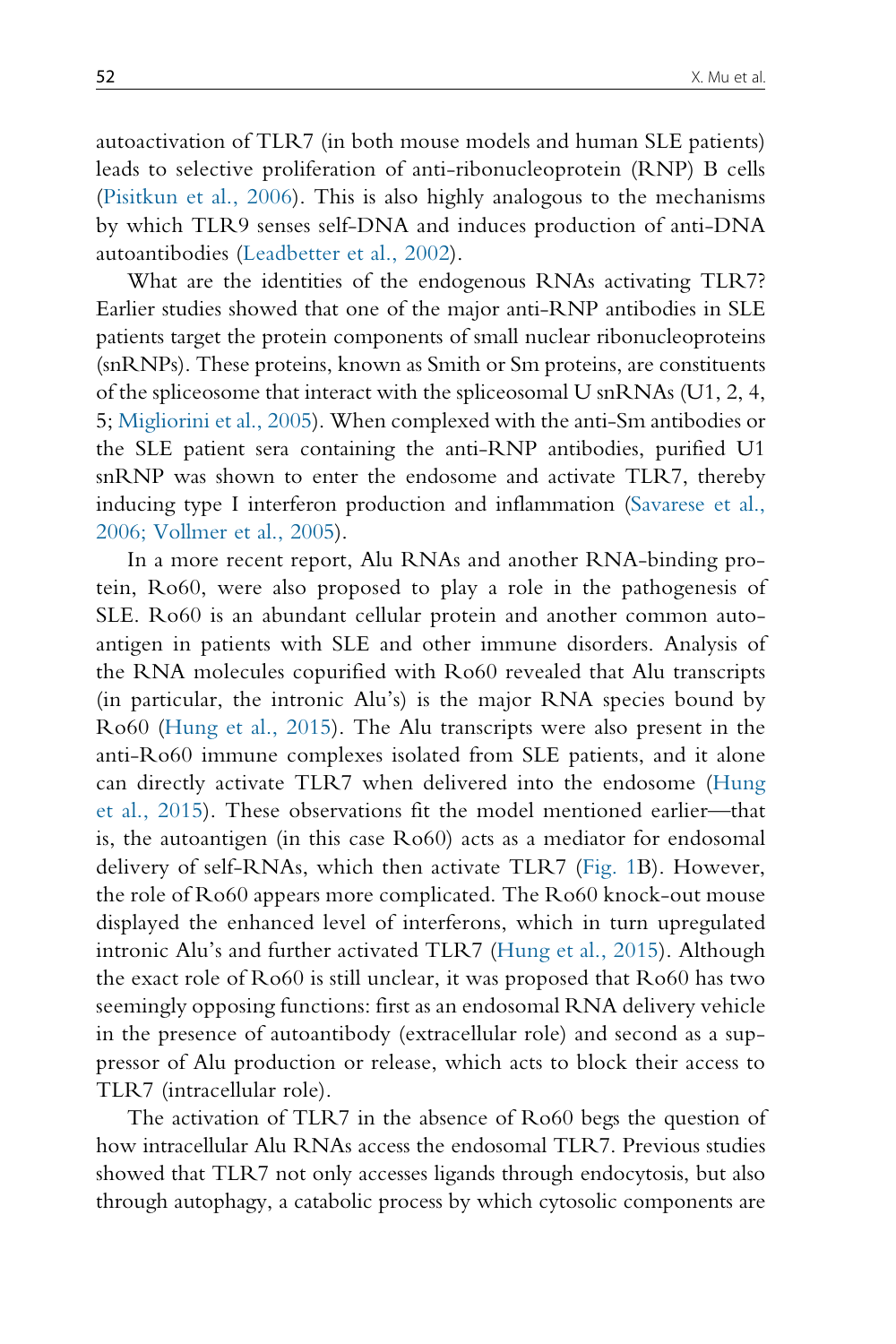enclosed within the double-membrane structure and delivered to lysosomes for degradation ([Lee et al., 2007](#page-19-0)). Autophagy was also shown to be important for TLR7-mediated sterile inflammation in a transgenic mouse model overexpressing TLR7 ([Weindel et al., 2015\)](#page-22-0). It remains to be investigated whether autophagy occurs selectively for Alu RNAs or other endogenous ligands, and if so, how.

TLR8 is closely related to TLR7 in terms of both protein sequence and RNA specificity. Compared to TLR7, however, TLR8 is relatively poorly understood because mouse TLR8 does not bind and respond to RNA, while human TLR8 does. Nevertheless, accumulating evidence suggests that human TLR8 also contributes to pathogenesis of a spectrum of autoimmune and autoinflammatory diseases likely through recognition of self-RNAs. As with TLR7, human TLR8 can be also stimulated by snRNPs in plasmacytoid dendritic cells (pDCs) in a manner dependent on anti-RNP autoantibodies or Fc receptors [\(Vollmer et al., 2005\)](#page-22-0). A transgenic mouse harboring multiple copies of human TLR8 displayed a high level of autoinflammation in a TLR8-dose dependent manner ([Guiducci et al.,](#page-19-0) [2013](#page-19-0)). In human, a correlation between the level of TLR8 and the disease state has been observed in patients with SLE ([Guiducci et al., 2013\)](#page-19-0) and antiphospholipid syndrome [\(Doring et al., 2010](#page-18-0)), although the causal relation remains to be further investigated.

TLR3 was also shown to be responsive to endogenous RNAs under various experimental conditions [\(Bernard et al., 2012; Biswas et al., 2015;](#page-17-0) Brentano [et al., 2005; Cavassani et al., 2008; Kariko et al., 2004; Mori](#page-17-0) [et al., 2015\)](#page-17-0). [Green et al. \(2012\)](#page-19-0) found that a variety of cellular RNAs, such as a subset of tRNAs, can activate TLR3 and thus, activate B cells. TLR3 (together with TLR7 and 9) was also shown to induce ERV suppression, presumably by sensing ERVs and by eliciting immune responses against ERVs [\(Yu et al., 2012\)](#page-22-0). Recently, treatment of cancer cells with DNAmethylation inhibitor was shown to induce ERV upregulation and activation of TLR3 and MDA5, which will be discussed in more details in the next section.

#### 3. RIG-I AND MDA5

Unlike TLRs, RIG-I and MDA5 are soluble receptors that function in the cytoplasm. They share the same domain architecture, consisting of the N-terminal caspase activation recruitment domain (CARD), central helicase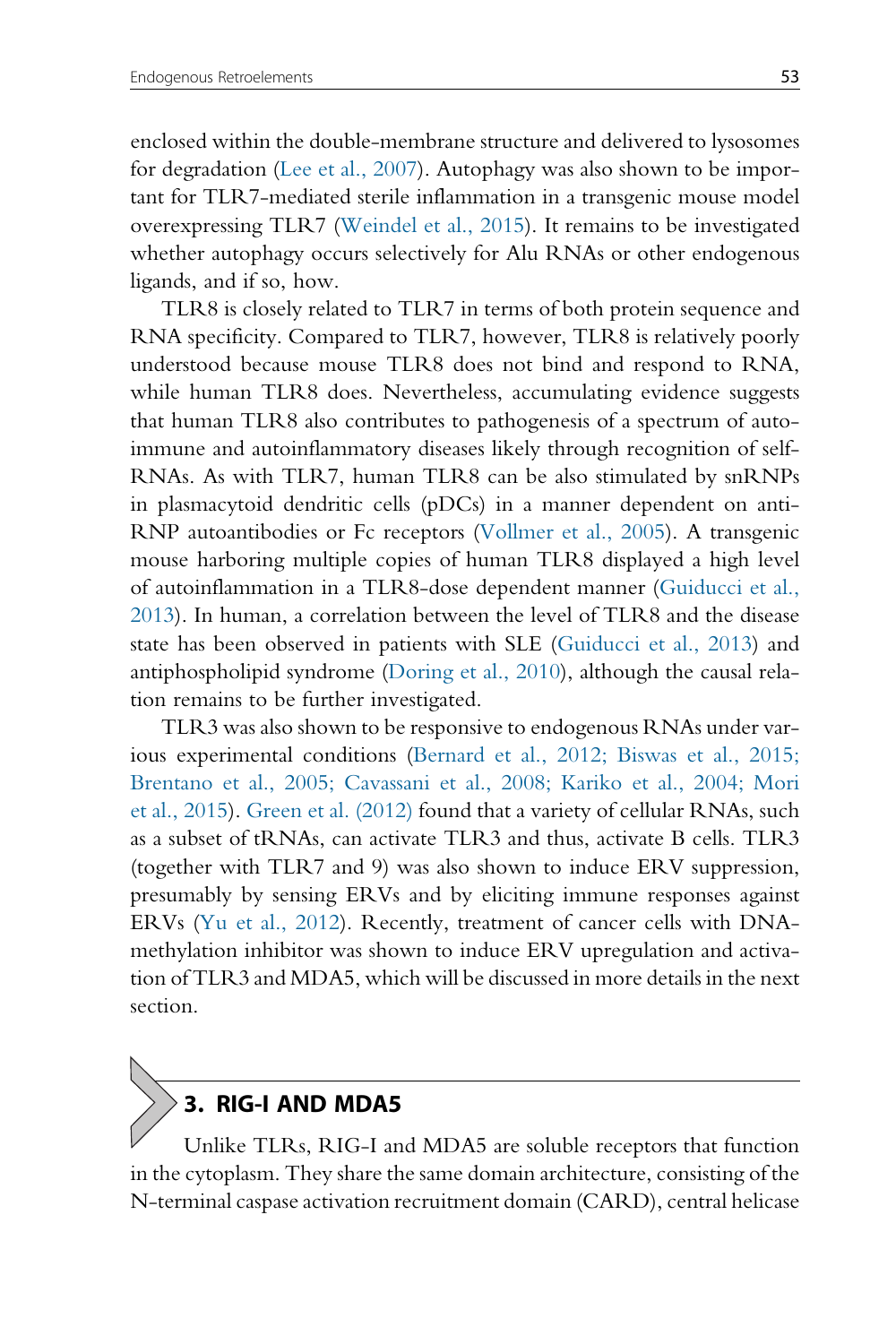<span id="page-7-0"></span>domain (Hel), and C-terminal zinc-coordinating domain (CTD; Fig. 2A). The helicase domain and CTD together function as an integrated RNAbinding unit, while the CARD activates the downstream signaling pathway by interacting with the signaling adaptor, MAVS [\(Kato, Takahasi, & Fujita,](#page-19-0) [2011; Wu & Hur, 2015](#page-19-0)). The interaction requires oligomerization of RIG-I and MDA5 through both RNA- and polyubiquitin-dependent mechanisms ([Fig. 1A](#page-3-0); [Sohn & Hur, 2016](#page-22-0)). Upon its interaction with RIG-I or MDA5, MAVS polymerizes and recruits downstream signaling molecules, such as TRAF2, 3, 5, and 6, leading to the activation of the transcription factors, IRF3/7 and NF-κB [\(Saha, 2006\)](#page-21-0).

RIG-I and MDA5 play nonredundant roles by recognizing largely distinct groups of viral RNAs. RIG-I senses relatively short duplexed regions of RNA with 5'-triphosphate (5'-ppp) or diphosphate (5'-pp) groups, which



Fig. 2 (A) Schematic of the domain architecture and activation mechanism of RIG-I and MDA5. (B) Proposed mechanisms by which RIG-I and MDA5 recognize retroelements. In the *upper panel*, RLRs were proposed to be activated by ERVs upon BCR engagement of TI-2 type ligands (left) or DNMTi-mediated epigenetic remodeling of the genome of the cancer cells. In the lower panel, RLRs were proposed to be activated by SINEs upon viral infection (left) or in the absence of ADAR1-mediated RNA modification.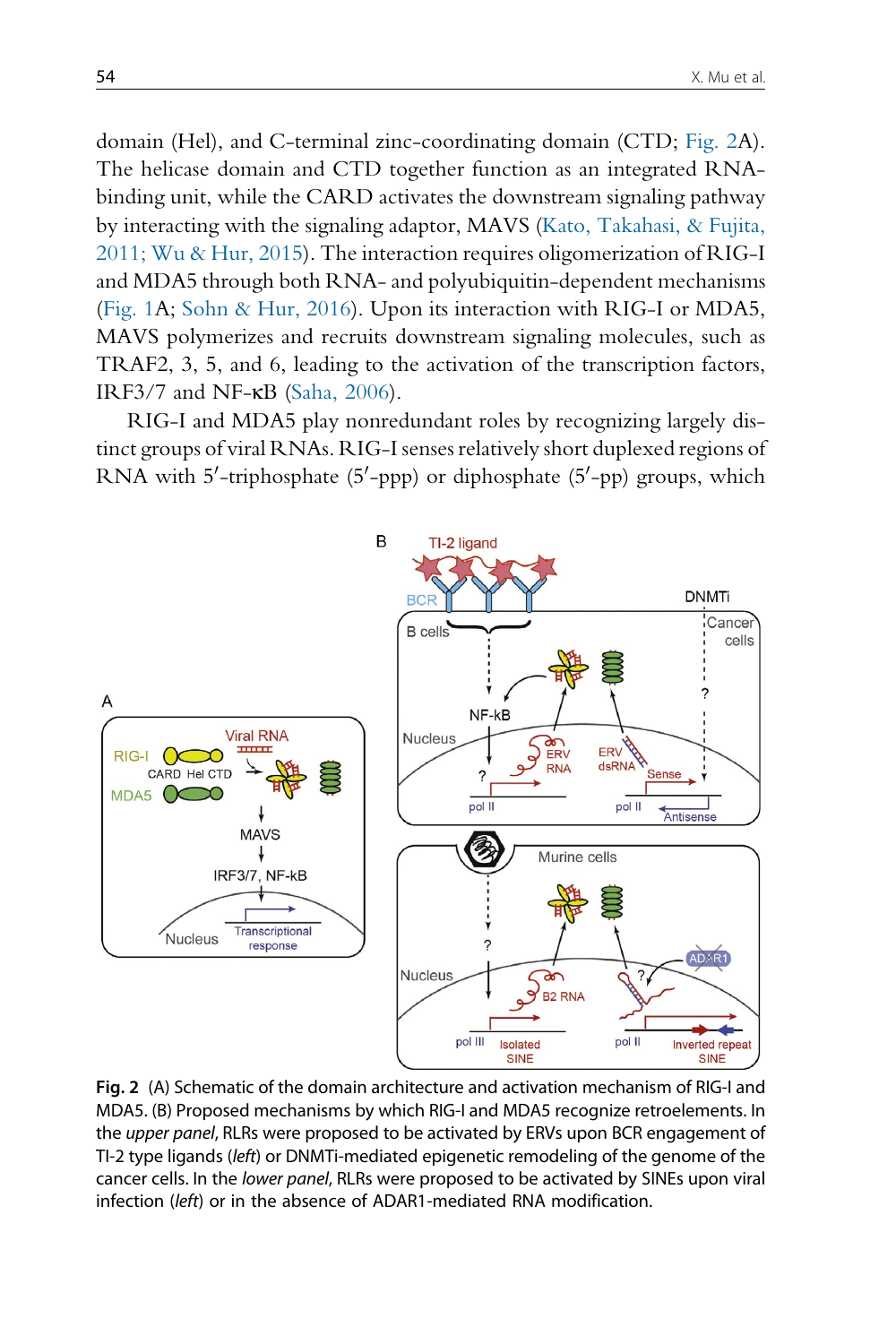are often present at the end of many viral genomic RNAs ([Baum,](#page-17-0) [Sachidanandam, & Garcia-Sastre, 2010; Goubau et al., 2014; Martinez-Gil](#page-17-0) [et al., 2013; Pichlmair et al., 2006; Schlee et al., 2009; Xu et al., 2015\)](#page-17-0). While all nascent transcripts (both cellular and viral) contain 5'-ppp, cellular RNAs normally undergo 5'-processing and therefore a removal of 5'-ppp prior to their nuclear export, which enables them to escape detection by RIG-I. In contrast to RIG-I, viral RNA recognition by MDA5 does not depend on 5'-ppp, but instead on the length of the RNA duplex region. MDA5 recognizes several kilobase-long duplex RNAs formed during replication of many positive strand RNA viruses (eg, picornaviruses; [Feng et al., 2012; Kato et al.,](#page-18-0) [2008; Triantafilou et al., 2012](#page-18-0)), although other types of viral RNAs were also reported to activate MDA5 [\(Deddouche et al., 2014; Runge et al., 2014\)](#page-18-0). Cellular dsRNAs or hairpin structures are thought to be significantly shorter than a kilobase, which presumably helps escaping detection by MDA5. This distinction between self- and nonself-RNAs, however, is not absolute for either RIG-I or MDA5. Accumulating evidence suggests that RIG-I and MDA5 can also sense cellular RNAs, in particular retroelements, in various physiological contexts.

One of the first examples supporting this notion came from the investigation of the B cell activation mechanism [\(Zeng et al., 2014\)](#page-22-0). B cell-dependent antibody response can occur in either the T helper cell-dependent or -independent manner. The T cell-independent B cell activation often requires TLR activation (termed TI-1 type activation). However, when B cell is stimulated with multivariate ligands such as bacterial polysaccharides and viral capsids, TLR is not required (TI-2 type activation). A recent study showed that the TI-2 type activation depends on MAVS, suggesting the involvement of RIG-I and/or MDA5 [\(Zeng et al., 2014\)](#page-22-0). A protein, STING, was also shown to be required, which is the downstream adaptor of the cytosolic DNA sensor, cGAS. Detailed analysis revealed that the BCR engagement of TI-2 type ligands and the subsequent activation of NF-κB leads to transcriptional activation of ERVs, and that ERVs in turn activate RIG-I/MDA5/MAVS and cGAS/STING pathways [\(Fig. 2B](#page-7-0)) [\(Zeng et al., 2014](#page-22-0)). While activation of cGAS/STING could be inhibited by RT inhibitors, as expected from the DNA specificity of cGAS, the activity of RIG-I/MDA5/MAVS was independent of the RT inhibitors, suggesting that the active replication of ERV is not required, but its transcription likely suffices. Although ERV RNAs were copurified with RIG-I, it is unclear whether they in fact can directly activate RIG-I (or MDA5) and what features of ERVs allow recognition by RIG-I (or MDA5).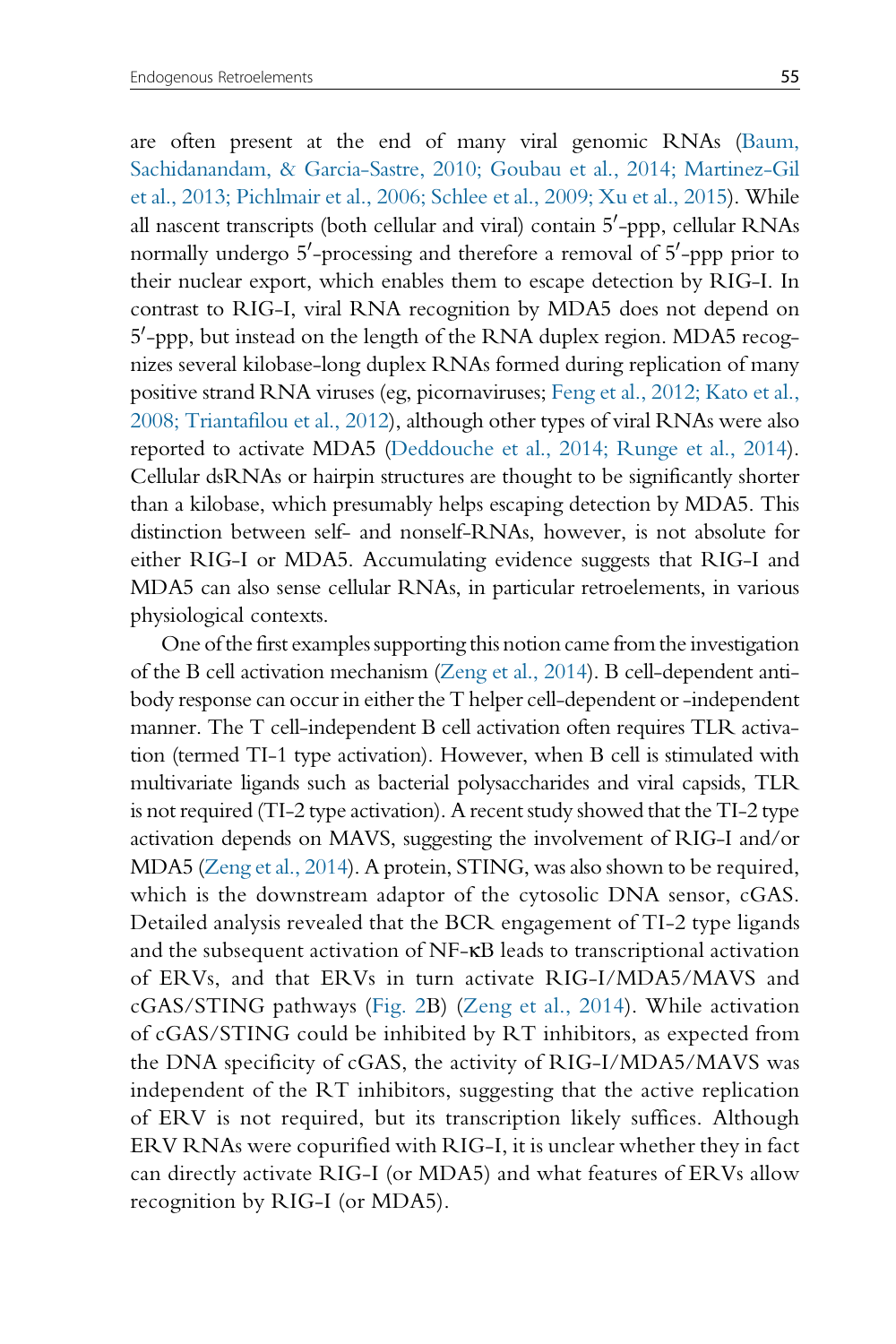The role of ERVs in the RIG-I/MDA5 activation was also proposed in the case of cancer cells treated with DNA methyltransferase (DNMT) inhibitors, such as 5-azacytidine (Aza) and 5-aza-20-deoxycytidine [\(Chiappinelli](#page-17-0) et [al., 2016; Roulois et al., 2015\)](#page-17-0). DNMT inhibitors are common chemotherapeutic agents, but the exact mode of their action had been poorly understood. Recent mechanistic investigations led to two independent reports, which showed that the Aza treatment upregulates ERVs and this in turn activates MDA5 and TLR3 ([Fig. 2](#page-7-0)B) [\(Chiappinelli et al., 2016;](#page-17-0) [Roulois et al., 2015\)](#page-17-0). The degree at which Aza induced the antiviral immune response correlated with the responsiveness to the immune checkpoint therapy, suggesting that harnessing the MDA5 and TLR3 pathways could have a therapeutic benefit. Although the exact mechanism by which ERVs are sensed by MDA5 and TLR3 is yet unclear, the observation that Aza treatment induces bidirectional transcription of ERVs [\(Chiappinelli et al., 2016](#page-17-0)) led to the speculation that the duplex formed between the sense and antisense transcripts activate MDA5 and TLR3 [\(Fig. 2B](#page-7-0)). It remains to be investigated, however, whether the sense:antisense duplex is in fact formed in the cells, and whether the duplex is long enough to activate MDA5.

Could other retroelements beside ERVs act as additional endogenous ligands for RIG-I/MDA5? Multiple lines of evidence suggest that SINEs, constituting more than 10% of the human and mouse genome, could serve this function. As mentioned in [Section 1,](#page-0-0) SINEs can be transcribed either by pol II in the form of introns or UTRs, or by pol III as distinct independent transcripts. It is the latter that can be integrated into new genomic loci as the former lacks features recognized by RT and endonuclease encoded by LINEs. Accordingly, transcription of SINEs, in particular the pol III-derived SINEs, is epigenetically silenced in most tissues unless reactivated by a variety of environmental stresses ([Varshney et al., 2015\)](#page-22-0). These stimuli include heat shock, viral infection, and treatment with DNA-damaging agents, including Aza ([Fornace & Mitchell, 1986; Hagan & Rudin, 2007; Leonova et al., 2013;](#page-18-0) Li [et al., 1999; Liu et al., 1995\)](#page-18-0). In fact, Aza-mediated IFN induction has been also ascribed to pol III-derived SINEs [\(Leonova et al., 2013\)](#page-20-0) as well as bidirectional ERV transcription [\(Chiappinelli et al., 2016](#page-17-0)).

Evidence linking SINEs to RIG-I/MDA5 came from studies of cellular responses to viral infection. A herpes simplex virus immediate-early protein, ICP27, was shown to stimulate pol III-mediated transcription of Alu elements through the activation of the pol III general transcription factor, TFIIIC [\(Jang & Latchman, 1992](#page-19-0)). Similar induction of pol III-mediated SINEs was observed upon infection with murine gammaherpesvirus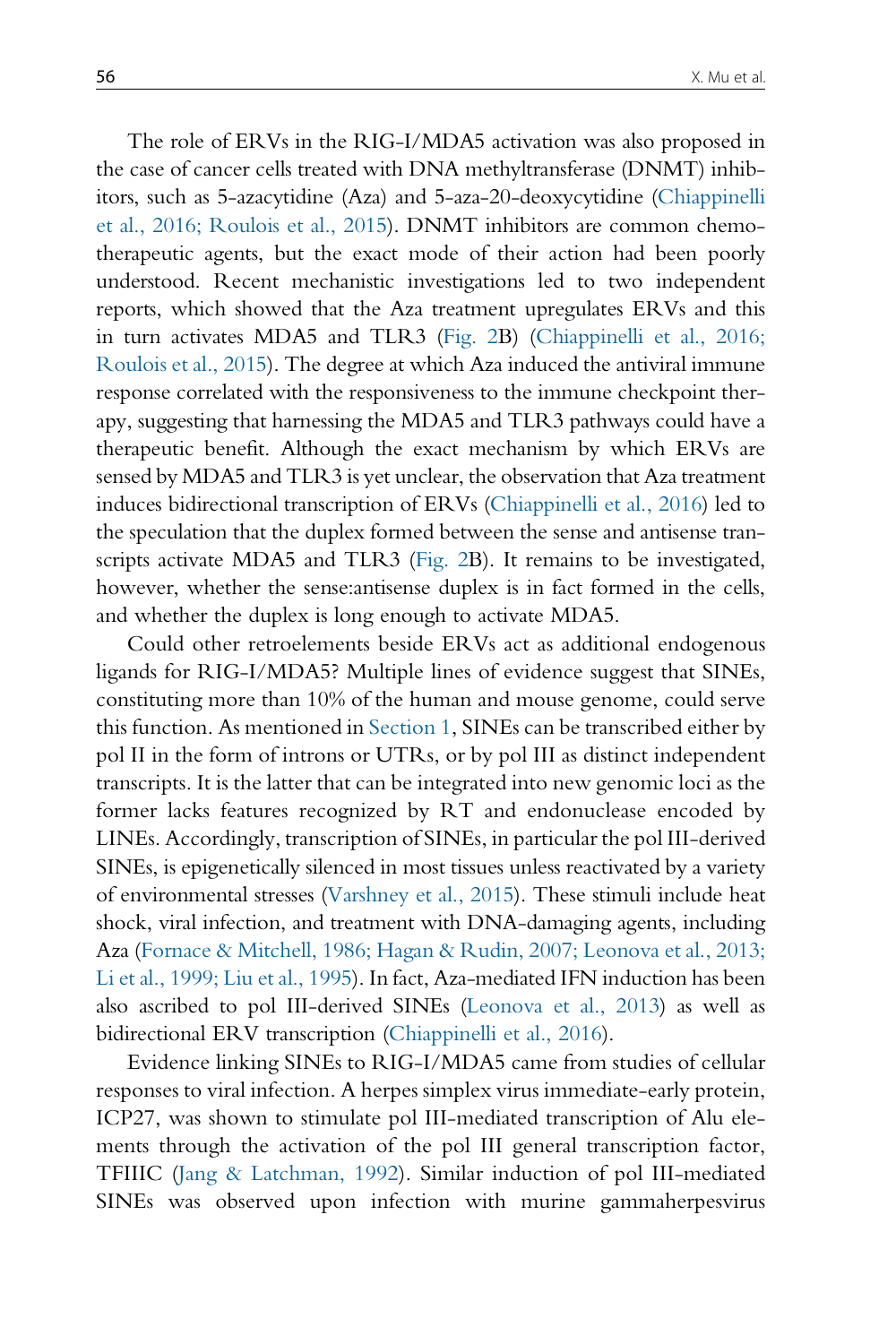68 (MHV68; [Karijolich, Abernathy, & Glaunsinger, 2015\)](#page-19-0). In this case, upregulation of SINEs, in particular mouse B2 elements, led to the activation of NF-κB in a MAVS-dependent and -independent manners [\(Fig. 2](#page-7-0)B). Activated NF-κB is in turn co-opted for the transcription of the MHV68 genes, exemplifying a case where virus exploits an aspect of inflammation to its own advantage. Given the wide range of environmental stresses that upregulate SINEs, similar inflammatory reactions may underlie a variety of cellular stress responses. The question remains, however, as to how SINEs transcribed by pol III, not pol II, activate RIG-I and/or MDA5. It is worth noting that pol III is functional in both the cytosol and the nucleus and that cytosolic pol III can generate RIG-I ligands when provided with the appropriate DNA template ([Ablasser et al., 2009; Chiu, Macmillan, & Chen,](#page-17-0) [2009](#page-17-0)). It remains to be seen whether there is any mechanistic commonality shared between pol III-mediated cytosolic sensing by RIG-I and pol IIItranscribed SINE sensing by RIG-I/MDA5.

The above studies illustrate the role of self-recognition by RIG-I and MDA5 in normal physiological response to cellular and environmental stresses. Could such self-recognition be involved in pathogenesis of immune disorders? While there are clear links between RIG-I, MDA5, and various autoinflammatory and autoimmune diseases, the mechanism by which RIG-I/MDA5 are activated in the disease process is still debated. In mouse, a chemically induced single point mutation or overexpression of MDA5 led to de novo development of autoinflammation or acceleration of the existing autoimmune pathology ([Crampton et al., 2012; Funabiki](#page-18-0) et [al., 2014\)](#page-18-0). In human, multiple genome wide association studies have identified the links between MDA5 (encoded by the gene IFIH1) and type 1 diabetes, SLE, and various forms of arthritis [\(Cunninghame Graham](#page-18-0) et [al., 2011; Nejentsev et al., 2009; Stuart et al., 2015\)](#page-18-0). A stronger causal relationship was established from studies of Mendelian genetics of Aicardi– Goutieres Syndromes, Singleton–Merten syndrome, and SLE ([Jang et al.,](#page-19-0) [2015; Oda et al., 2014; Rice et al., 2014; Rutsch et al., 2015; Van Eyck](#page-19-0) [et al., 2015\)](#page-19-0). In these cases, several rare gain-of-function mutations in MDA5 and RIG-I strongly correlated with the high level of type I interferon in peripheral blood, although not all individuals with the interferon signature displayed the disease symptoms [\(Rice et al., 2014](#page-21-0)). It is currently debated whether hyperactivation of MDA5 and RIG-I in these patients are due to loss of autorepression or errorneous recognition of endogenous RNA ([Funabiki et al., 2014; Lassig et al., 2015; Oda et al.,](#page-18-0) [2014; Rice et al., 2014](#page-18-0)).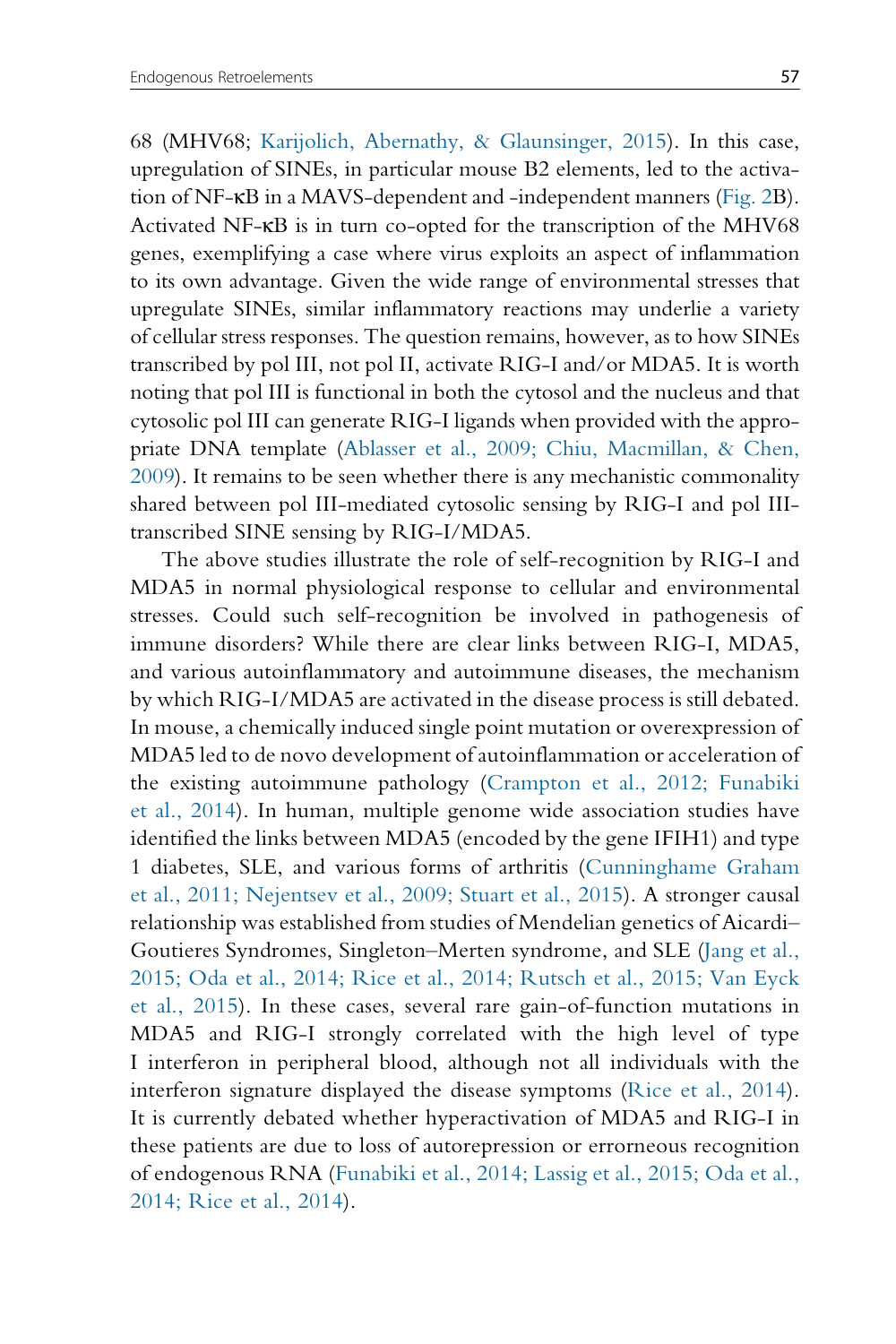The potential role of retroelements in RIG-I/MDA5 activation was proposed from a study of the ADAR1 deficiency. ADAR1 is a dsRNAdependent adenosine deaminase that modifies adenosines into inosines embedded within the duplex RNA. The modification occurs in a stochastic and nondiscriminatory fashion, although some sequence preference was observed especially in the context of imperfect duplexes [\(Bass, 2002\)](#page-17-0). The best-known targets of ADAR1 in human and mouse are SINE RNAs—more specifically, those that occur in the inverted repeat configuration within the same RNA molecule [\(Fig. 2B](#page-7-0)) ([Carmi, Borukhov, &](#page-17-0) Levanon, [2011; Chen, DeCerbo, & Carmichael, 2008](#page-17-0)). In human, the inverted repeat Alu RNAs (IR-Alu's) form  $\sim$ 300 bp long fold-back hairpin structures and are often found in the  $3'$ -UTR of mRNAs. The lack of ADAR1 or its enzymatic activity in mouse leads to embryonic lethality due to high level of inflammation and failure in hematopoietic stem cells ([Hartner et al., 2008; Wang et al., 2000](#page-19-0)). In human, loss-of-function mutations of ADAR1 cause AGS ([Rice et al., 2010\)](#page-21-0), further supporting the role of ADAR1 in suppressing the type I interferon immunity. Three recent publications reported that the inflammatory signatures of ADAR1 knockout can be reversed (or at least partially relieved) by double deletion of MDA5 or MAVS ([Liddicoat et al., 2015; Mannion et al., 2014; Pestal et al., 2015\)](#page-20-0). Although the exact mechanism of how MDA5 is activated in deaminationdefective cells is yet unclear, the deamination activity of ADAR1 against a subset of pol II-transcribed IR-SINEs led to the hypothesis that IR-SINEs activate MDA5 in the absence of ADAR1-editing [\(Fig. 2](#page-7-0)B) ([George et al.,](#page-18-0) 2016; [Liddicoat et al., 2015](#page-18-0)). This, however, remains to be tested.

#### 4. PROTEIN KINASE R

The PKR is a dsRNA-dependent kinase with N-terminal dsRNAbinding domains and a C-terminal kinase domain. It is often categorized as both a viral RNA receptor and an antiviral effector molecule due to its ability to sense the presence of viral RNAs and to directly suppress viral replication. In the absence of viral infection, PKR normally exists in the inactive monomeric form. Upon dsRNA binding, PKR phosphorylates itself and dimerizes to form an active kinase [\(Fig. 3A](#page-12-0)) ([Lemaire & Cole, 2008;](#page-20-0) McKenna [et al., 2007a, 2007b](#page-20-0)). Activated PKR then phosphorylates several cellular proteins, of which the best-known target is the alpha subunit of the translational initiation factor, eIF2 ([Fig. 3](#page-12-0)A). The unphosphorylated eIF2 $\alpha$ allows the eIF2 complex to deliver the initiator tRNA to the ribosome,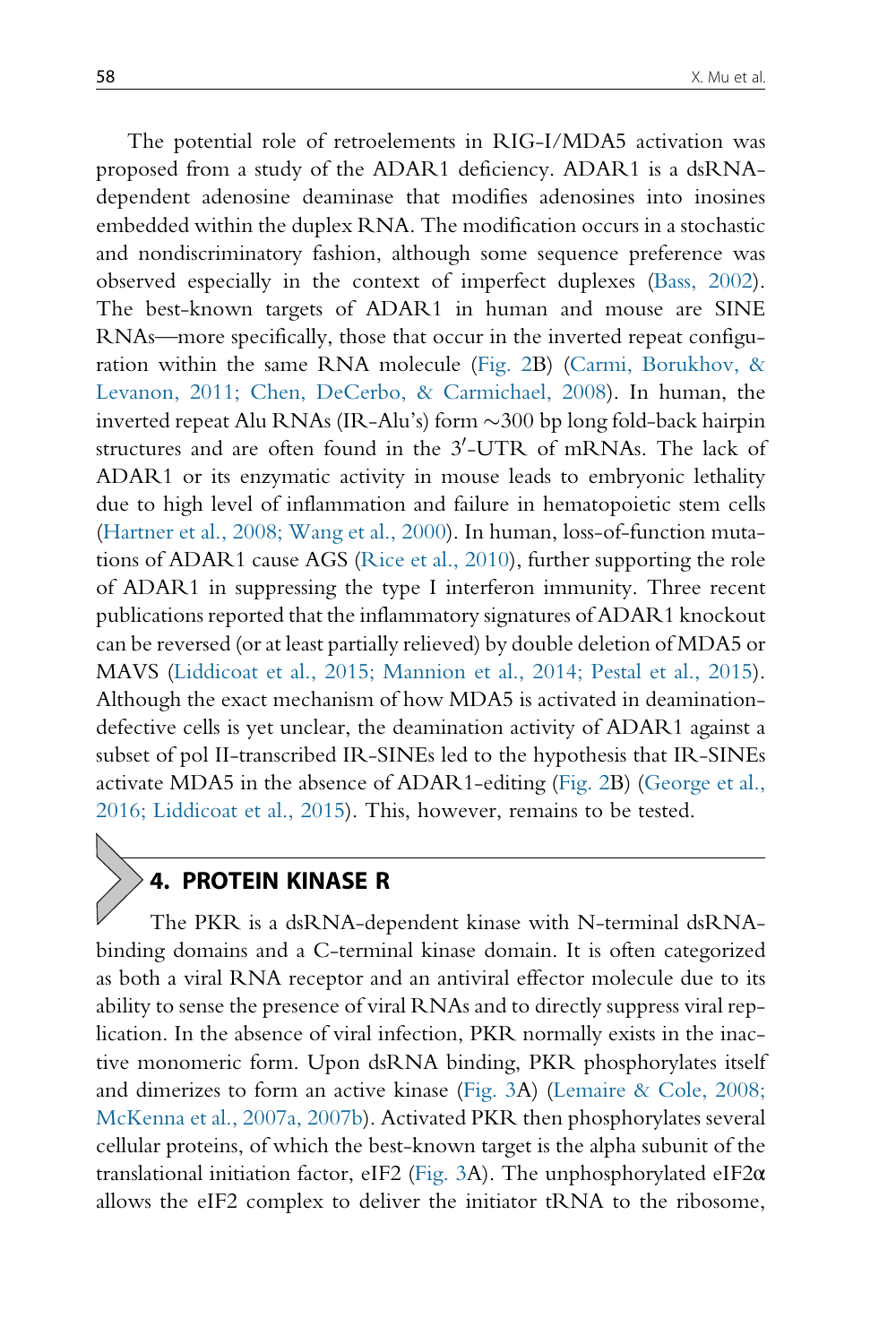<span id="page-12-0"></span>

Fig. 3 (A) Schematic of the domain architecture and activation mechanism of PKR. Circled letter "P" indicates phosphorylation. (B) Proposed mechanisms by which PKR senses self-RNAs. Two examples are shown: PKR was proposed to sense snoRNAs in response to metabolic stress (left) and inverted repeat Alu elements (IR-Alu's) during mitosis (right). It was proposed that mitotic access to IR-Alu's is possible due to mitotic breakdown of the nuclear envelope (indicated by the dotted line). It is unclear how PKR gains access to snoRNAs that are primarily nuclear, and whether this interaction is also dependent on the cell cycle.

whereas the phosphorylated eIF2 $\alpha$  does not. Thus, activation of PKR leads to the global shutdown of protein synthesis, both host and virus, and in some cases triggers cell death.

In addition to eIF2 $\alpha$ , PKR has been reported to phosphorylate a number of other proteins, thereby regulating multiple cellular processes beyond protein synthesis. The proposed PKR substrates include the inhibitor of NF-κB (IκB), p38, c-Jun N-terminal kinase (JNK), and mitogen-activated protein kinases (MAPKs) (Fig. 3B), although some of these may not be the direct targets of PKR ([Marchal et al., 2014; McAllister et al., 2010; Zhang](#page-20-0) [et al., 2009\)](#page-20-0). PKR is also one of the major factors that drive formation of stress granules upon viral infection ([Lloyd, 2013\)](#page-20-0), which are thought to be the storage sites for translationally stalled mRNAs. Finally, a recent report suggested that PKR is an important requirement for the functioning of MDA5 ([Pham et al., 2016](#page-21-0)), which adds another layer of complexity to the role of PKR in antiviral defense.

Early studies of PKR have shown that activation of PKR requires dsRNA of at least  $\sim$ 30 bp in length ([Lemaire & Cole, 2008; Manche](#page-20-0) [et al., 1992; Minks et al., 1979](#page-20-0)). This is consistent with the idea that RNA-mediated juxtaposition of at least two PKR molecules are required for its autophosphorylation and dimerization, the prerequisite for the activation [\(Lemaire & Cole, 2008\)](#page-20-0). This notion is further supported by the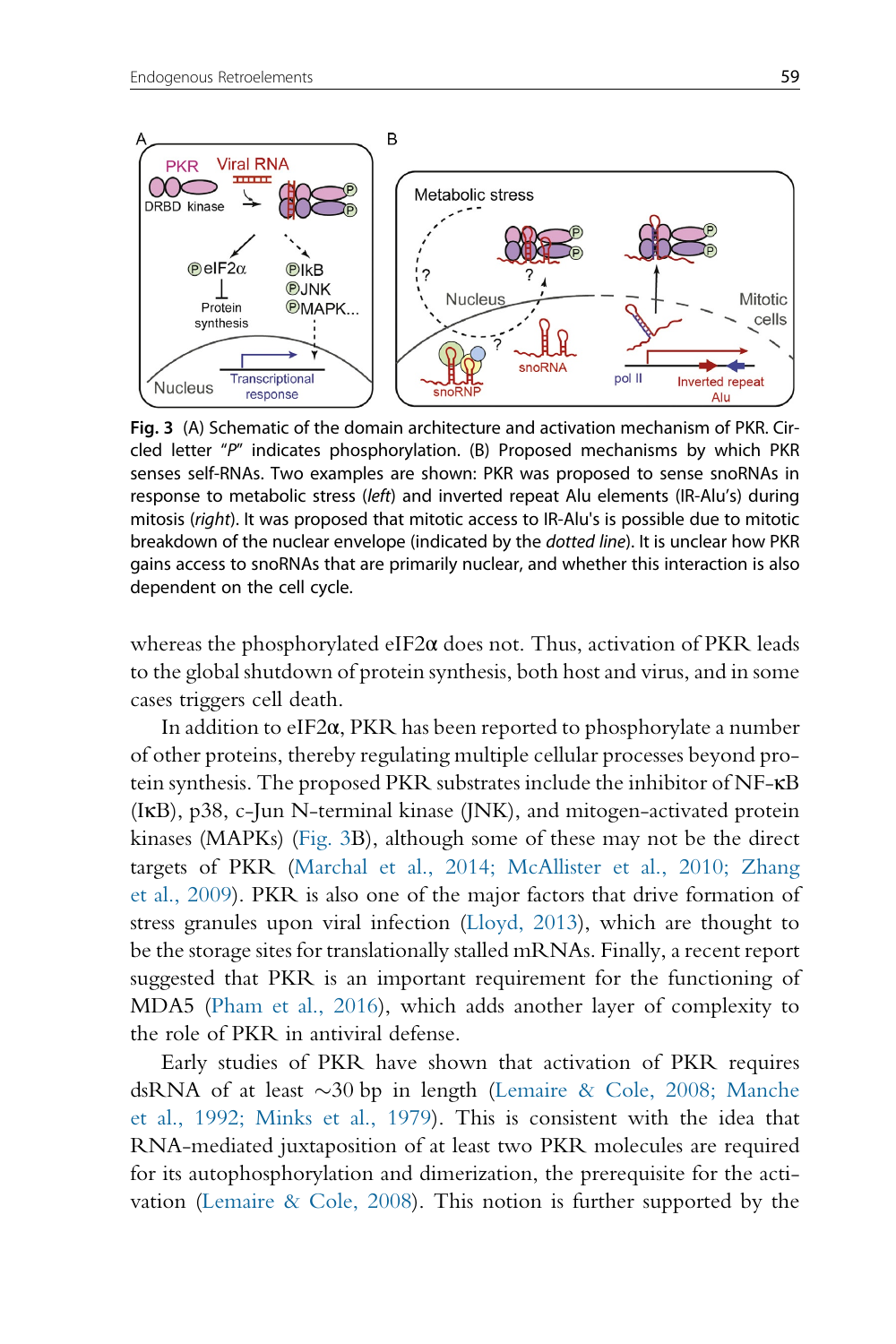observation that an excess amount of dsRNA suppresses PKR, presumably by breaking apart PKR molecules and preventing the dimer formation ([Lemaire & Cole, 2008](#page-20-0)). Interestingly, this length requirement no longer applies when RNA contains a 5'-ppp group ([Nallagatla et al., 2007](#page-21-0)). That is, a short stem loop (as short as  $\sim$ 15 bp) can stimulate PKR as long as it contains 5'-ppp and single-stranded overhangs at the 5'- and 3'-ends. While the dependence on the 5'-ppp is shared with RIG-I, the importance of the end overhangs makes the substrate specificity of PKR distinct from that of RIG-I.

Studies showed that PKR can not only respond to viral infection but also to a variety of cellular and environmental stresses, such as excess nutrient, metabolic abnormalities, and ER stress [\(Marchal et al., 2014](#page-20-0)). In both human and mouse, there is a correlation between obesity and hyperactivation of PKR [\(Cavalho et al., 2013; Nakamura et al., 2010](#page-17-0)). Activated PKR in the obesity mouse model induces phosphorylation of JNK and insulin receptor substrate 1 (IRS-1), leading to the diminished insulin sensitivity and glucose tolerance [\(Cavalho et al., 2013; Nakamura et al., 2010\)](#page-17-0). Interestingly, stimulation of PKR by high-fat diet or its metabolic mimetic, free palmitic acid, is dependent on the ability of PKR to bind RNA, which led to the notion that PKR is activated by endogenous RNA ([Nakamura et al.,](#page-21-0) [2010\)](#page-21-0). Analysis of RNA copurified with PKR identified small nucleolar RNAs (snoRNAs) as the major constituent of the PKR-bound species ([Youssef et al., 2015](#page-22-0)). The snoRNAs are noncoding RNAs involved in posttranscriptional modification of ribosomal and spliceosomal RNAs. Although the levels of snoRNAs are unaffected by palmitic acid, the association between PKR and snoRNAs was found to be dependent on palmitic acid [\(Fig. 3B](#page-12-0)). It is yet unclear how nuclear snoRNAs (or snoRNPs) gain access to cytosolic PKR and how this interaction is regulated by the metabolic stress [\(Fig. 3](#page-12-0)B).

The role of endogenous RNA in virus-independent activation of PKR was also proposed in the context of mitotic translational control. Examination of the PKR activity during cell cycle revealed that PKR is transiently activated during mitosis and suppresses global protein synthesis [\(Kim et al.,](#page-19-0) [2014\)](#page-19-0). The mitotic activation of PKR was found to be sensitive to actinomycin D and ribonucleases, which led to the model that RNA transcribed during mitosis activates PKR. Interestingly, IR-Alu's, which were previously implicated in PKR activation ([Elbarbary et al., 2013\)](#page-18-0), were found to associate with PKR only during mitosis, but not in the interphase ([Kim et al., 2014\)](#page-19-0). Because IR-Alu's are known to be preferentially localized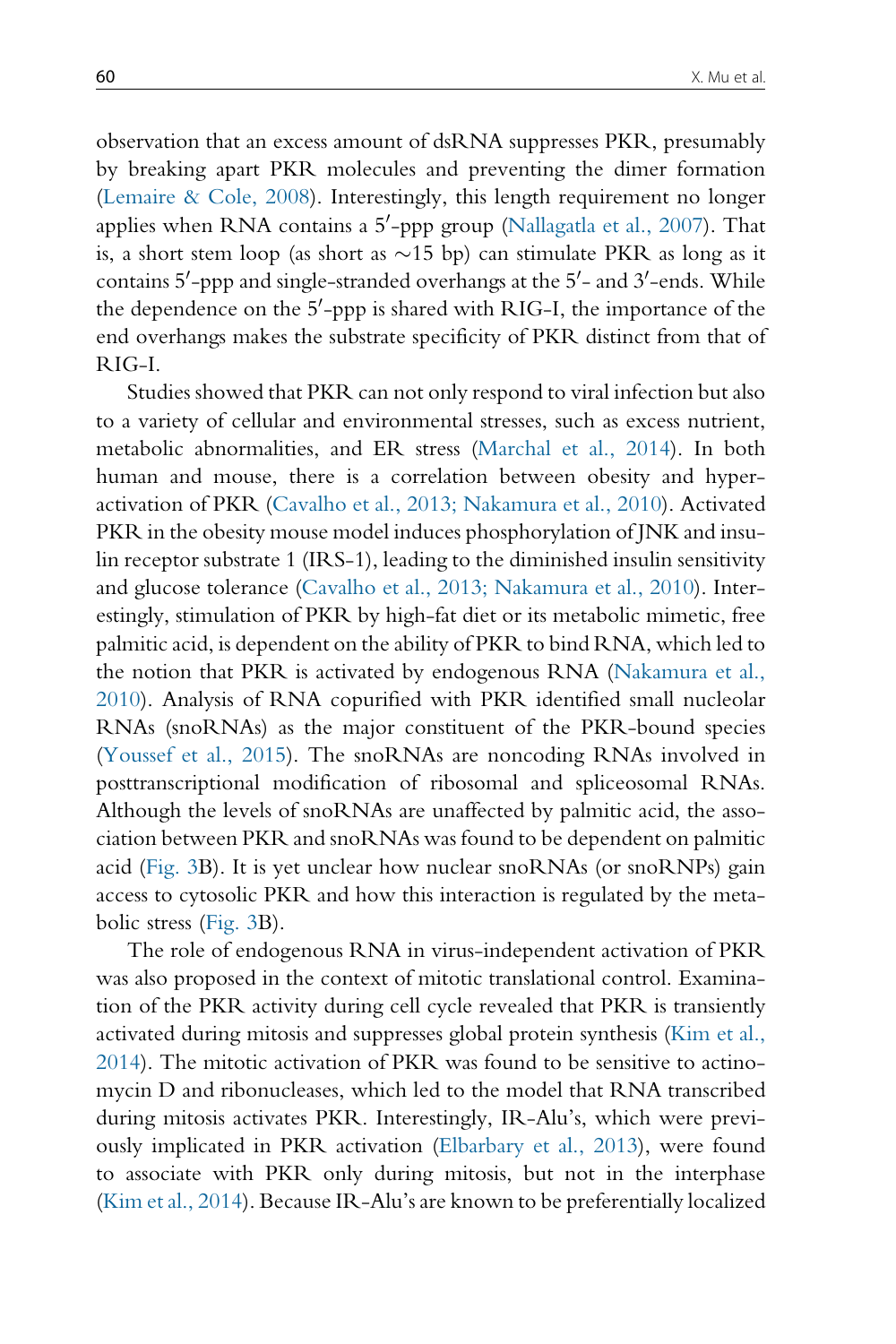<span id="page-14-0"></span>in the nucleus [\(Chen et al., 2008](#page-17-0)), it was proposed that the mitotic breakdown of the nuclear envelope allows their access to the cytosolic PKR [\(Fig. 3](#page-12-0)B). Interestingly, [Kim et al. \(2014\)](#page-19-0) found that activated PKR (ie, phospho-PKR) co-localizes with the chromosomes on the metaphase plate during mitosis, the distribution distinct from those of IR-Alu's. It remains to be investigated whether this chromosomal localization of PKR is involved in its activation mechanism and if so, whether additional RNAs beside IR-Alu's are also involved in PKR activation.

#### 5. INFLAMMASOME

Inflammasome refers to a class of cytosolic molecular assemblies that form in response to a variety of microbial infection. These assemblies typically include nucleotide-binding domain/leucine-rich-repeat-containing receptor (NLR) or an AIM2-like receptor; the adaptor protein, ASC; and the effector protein, caspase-1 (Fig. 4A). Upon their assemblies, inflammasomes activate caspase-1, which in turn cleaves pro-IL-1 $\beta$  or pro-IL-18 to produce the mature proinflammatory cytokines (Fig. 4A). While most inflammasomes share the same effector molecules and perform similar



Fig. 4 (A) Schematic of the components and activation mechanism of the NLRP3 inflammasome. (B) A proposed mechanism by which the NLRP3 inflammasome is activated by self-RNAs. The Dicer1 deficiency was shown to cause accumulation of pol IIItranscribed Alu elements, and this in turn was proposed to activate NLRP3 in RPE cells. It is unclear exactly how Alu can stimulate NLRP3; whether the stimulation involves the secondary structure within the individual Alu elements or intermolecular hybridization of distinct Alu elements.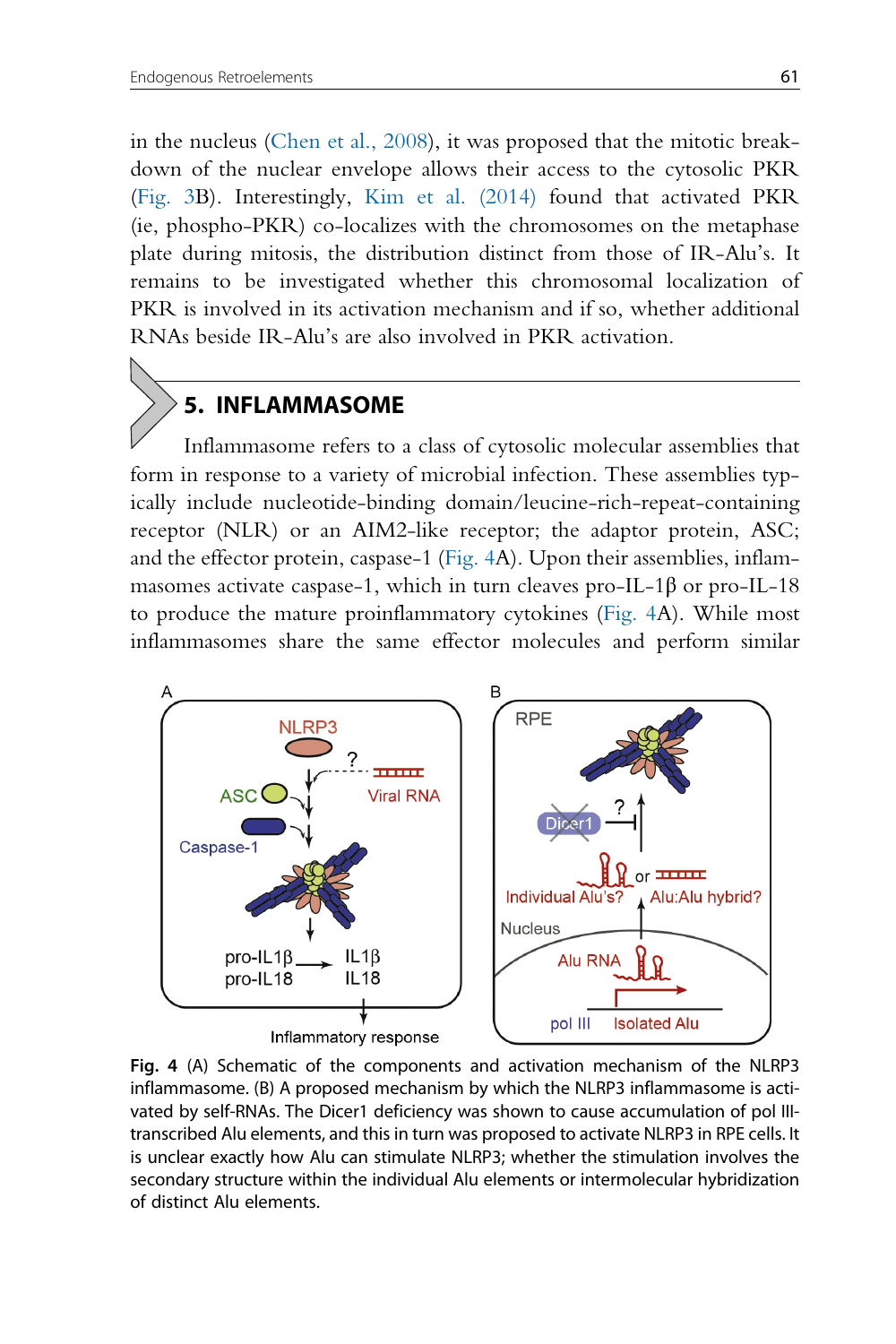downstream functions, individual inflammasomes play distinctive roles by recognizing different ligands using different receptor proteins. For example, the receptor AIM2 induces the inflammasome assembly upon binding to cytosolic DNAs, while the receptor NAIP2 does upon recognition of bacterial type III secretion systems [\(Hu et al., 2015; Zhang et al., 2015](#page-19-0)). Among the inflammasomes characterized to date, only a small number of them, most notably the one with NLRP3, have been implicated in viral RNA detection ([Franchi et al., 2014; Li et al., 2015; Mitoma et al., 2013; Wang et al., 2015\)](#page-18-0). Stimulants of the NLRP3 inflammasome, however, are not restricted to viral RNAs but include a variety of molecules or cellular conditions resulting from the loss of cellular homeostasis [\(Rathinam & Fitzgerald, 2016](#page-21-0)). These stimuli, so-called danger signals, can be derived directly or indirectly from lysosomal disruption, extracellular ATP, potassium ion efflux, etc. While the mechanism by which the NLRP3 inflammasome responds to the diverse stimuli with vastly distinct physicochemical properties is yet unclear, recent reports suggested that many of these stimuli converge on the potassium ion efflux [\(Munoz-Planillo et al., 2013](#page-21-0)), which are then sensed by another molecule upstream to NLRP3 [\(He et al., 2016; Schmid-Burgk et al., 2016; Shi](#page-19-0) et [al., 2016\)](#page-19-0).

Can endogenous RNA be another form of the danger signal that activates NLRP3? This possibility was examined in the context of geographic atrophy (GA), an advanced form of age-related macular degeneration, characterized by degeneration of the retinal pigmented epithelium (RPE). It was reported that RPEs from GA patients have a low level of Dicer1, a dsRNAspecific ribonuclease involved in miRNA biogenesis ([Kaneko et al., 2011\)](#page-19-0). Kaneko et al. further showed that the Dicer1 deficiency causes accumulation of dsRNA made of SINEs (Alu RNAs in human and B1 and B2 RNAs in mouse). These SINE RNAs in turn induce the activation of the NLRP3 inflammasome [\(Tarallo et al., 2012](#page-22-0)) and consequently, inflammation and cytotoxicity in RPE ([Fig. 4B](#page-14-0)). Interestingly, pol III-transcribed Alu RNAs, instead of pol II-transcribed Alu's (which is the more abundant form of Alu), were proposed to be the source of the cytotoxicity ([Kaneko et al., 2011\)](#page-19-0). Considering that pol III-transcribed Alu transcripts normally contain a single Alu element, not IR-Alu's, it is unclear exactly how Alu can stimulate NLRP3; whether the stimulation involves the secondary structure within the individual Alu elements or intermolecular hybridization of distinct Alu transcripts [\(Fig. 4B](#page-14-0); [Gong & Maquat, 2011](#page-18-0)). It also remains to be investigated as to how Dicer1 regulates the level of Alu RNAs and whether it involves a direct cleavage by Dicer1.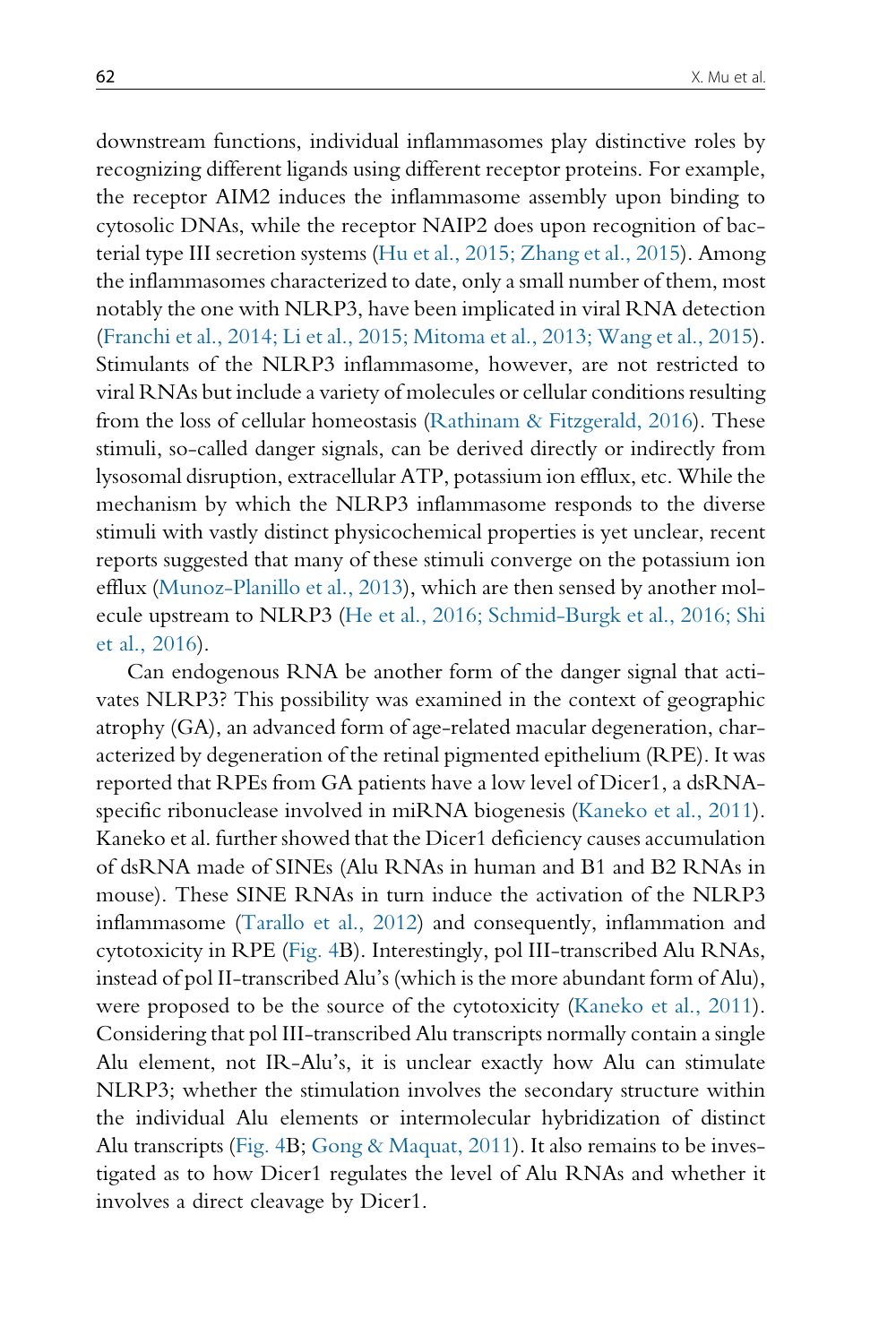#### 6. CONCLUSION AND PERSPECTIVES

We here described the interactions between endogenous retroelements and the innate immune system, including TLRs, RLRs, PKR, and the NLRP3 inflammasome. While these receptors were originally characterized as innate immune sensors for viral RNAs, accumulating evidence suggests that they also react to endogenous RNAs during both pathogenesis of immune disorders and proper functioning of the immune system. Considering that these sensors are known to detect viral RNAs, it is not surprising to see ERVs and other retroelements having been the prime suspects as the endogenous ligands. The notion is especially attractive because some of these retroelements, in particular the active ERVs and SINE/LINEs, are normally transcriptionally silenced, but are upregulated in response to a variety of cellular stresses, the phenomenon that fits into the concept of "danger signals." This notion has been applied not only to those active retroelements with the capability to replicate inside the host but has also been extended to those that are inactive, ubiquitously expressed, and bear little similarity to viruses.

The effort to define the causality between retroelements and immune activation, however, has been challenging. This reflects in large part the lack of feasibility to genetically deplete these elements and test their impact. The shear copy number of any one class of these elements in the genome not only exceeds far beyond the current technical limit, but such massive genetic manipulation, even if possible, would have a profound biological impact that would be difficult to dissect. For this reason, biochemical assays such as coimmunoprecipitation (co-IP) have been the primary method of choice. However, it is important to note that physical association is hardly a proof of their activity against these innate immune receptors. Many of these receptors have high-affinity binding to nonagonist RNAs as well as agonist RNAs, largely due to the electrostatic nature of their interactions. Thus, additional discrimination steps (such as conformational and kinetic discrimination) upon initial binding likely play critical roles, and this view is supported by multiple structural and biochemical studies of these receptors.

Then, how can one identify the endogenous RNA ligands for the innate immune sensors? Can one specifically pull-down the active form of the receptor to distinguish between the agonist and nonagonist RNAs? While it is theoretically possible, transient, or dynamic nature of many of these interactions ([del Toro Duany, Wu, & Hur, 2015; McKenna et al.,](#page-18-0)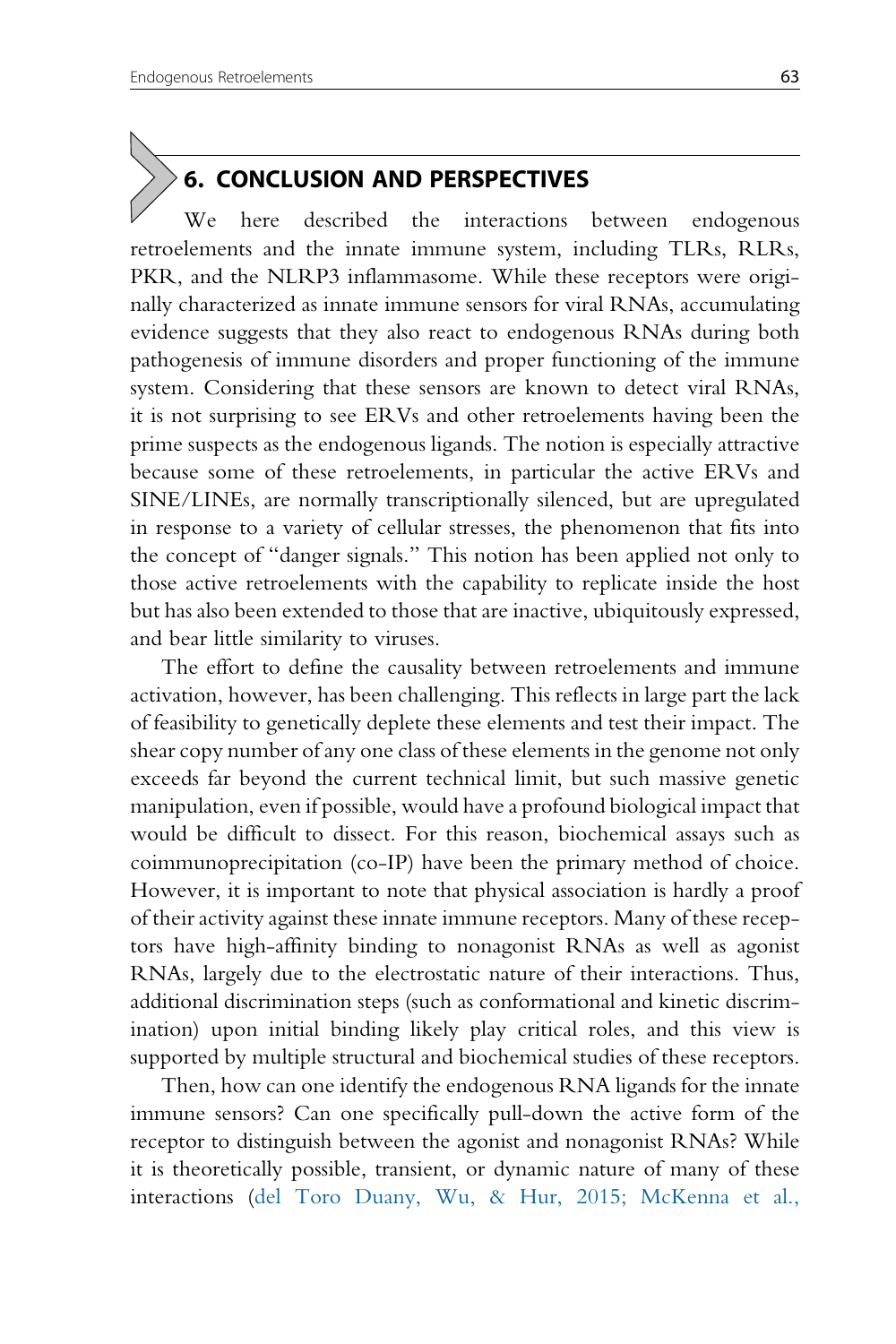<span id="page-17-0"></span>[2007b](#page-18-0)) could make implementation of this idea technically challenging. Proving the activity of a bound RNA in physiological condition is also nontrivial as a wide range of RNAs can artificially activate these receptors when introduced in isolation or at high concentration. Thus, it is necessary to examine the functional consequence of depleting the RNA of interest in order to examine its physiological importance. In the case of retroelements, one way to achieve this is to use cellular extract or permeabilized cells, where rapid depletion of a large population of RNA is feasible without eliciting confounding side effects. We await for additional technological and conceptual advances that could further advance our understanding of the relationship between retroelements and the innate immune system.

#### **REFERENCES**

- [Ablasser, A., et al. \(2009\). RIG-I-dependent sensing of poly\(dA:dT\) through the induction of](http://refhub.elsevier.com/S0065-2776(16)30035-9/rf0005) [an RNA polymerase III-transcribed RNA intermediate.](http://refhub.elsevier.com/S0065-2776(16)30035-9/rf0005) Nature Immunology, 10(10), 1065–[1072.](http://refhub.elsevier.com/S0065-2776(16)30035-9/rf0005)
- [Barton, G. M., Kagan, J. C., & Medzhitov, R. \(2006\). Intracellular localization of Toll-like](http://refhub.elsevier.com/S0065-2776(16)30035-9/rf0010) [receptor 9 prevents recognition of self DNA but facilitates access to viral DNA.](http://refhub.elsevier.com/S0065-2776(16)30035-9/rf0010) Nature [Immunology](http://refhub.elsevier.com/S0065-2776(16)30035-9/rf0010), 7(1), 49–56.
- [Bass, B. L. \(2002\). RNA editing by adenosine deaminases that act on RNA.](http://refhub.elsevier.com/S0065-2776(16)30035-9/rf0015) Annual Review of [Biochemistry](http://refhub.elsevier.com/S0065-2776(16)30035-9/rf0015), 71, 817–846.
- [Baum, A., Sachidanandam, R., & Garcia-Sastre, A. \(2010\). Preference of RIG-I for short](http://refhub.elsevier.com/S0065-2776(16)30035-9/rf0020) [viral RNA molecules in infected cells revealed by next-generation sequencing.](http://refhub.elsevier.com/S0065-2776(16)30035-9/rf0020) Proceed[ings of the National Academy of Sciences of the United States of America](http://refhub.elsevier.com/S0065-2776(16)30035-9/rf0020), 108, 3092.
- [Bernard, J. J., et al. \(2012\). Ultraviolet radiation damages self noncoding RNA and is detected](http://refhub.elsevier.com/S0065-2776(16)30035-9/rf0025) by TLR3. [Nature Medicine](http://refhub.elsevier.com/S0065-2776(16)30035-9/rf0025), 18, 1286–1290.
- [Biswas, I., et al. \(2015\). Extracellular RNA facilitates hypoxia-induced leukocyte adhesion](http://refhub.elsevier.com/S0065-2776(16)30035-9/rf0030) [and infiltration in the lung through TLR3-IFN-](http://refhub.elsevier.com/S0065-2776(16)30035-9/rf0030)γ[-STAT1 signaling pathway.](http://refhub.elsevier.com/S0065-2776(16)30035-9/rf0030) European [Journal of Immunology](http://refhub.elsevier.com/S0065-2776(16)30035-9/rf0030), 45, 3158–3173.
- [Brentano, F., et al. \(2005\). RNA released from necrotic synovial fluid cells activates rheu](http://refhub.elsevier.com/S0065-2776(16)30035-9/rf0035)[matoid arthritis synovial fibroblasts via Toll-like receptor 3.](http://refhub.elsevier.com/S0065-2776(16)30035-9/rf0035) Arthritis and Rheumatism, 52[, 2656](http://refhub.elsevier.com/S0065-2776(16)30035-9/rf0035)–2665.
- [Carmi, S., Borukhov, I., & Levanon, E. Y. \(2011\). Identification of widespread ultra-edited](http://refhub.elsevier.com/S0065-2776(16)30035-9/rf0040) human RNAs. PLoS Genetics, 7[\(10\), e1002317.](http://refhub.elsevier.com/S0065-2776(16)30035-9/rf0040)
- [Cavalho, B. M., et al. \(2013\). Modulation of double-stranded RNA-activated protein](http://refhub.elsevier.com/S0065-2776(16)30035-9/rf0045) [kinase in insulin sensitive tissues of obese humans.](http://refhub.elsevier.com/S0065-2776(16)30035-9/rf0045) Obesity (Silver Spring), 21, 2452–[2457.](http://refhub.elsevier.com/S0065-2776(16)30035-9/rf0045)
- [Cavassani, K. A., et al. \(2008\). TLR3 is an endogenous sensor of tissue necrosis during acute](http://refhub.elsevier.com/S0065-2776(16)30035-9/rf0050) inflammatory events. [The Journal of Experimental Medicine](http://refhub.elsevier.com/S0065-2776(16)30035-9/rf0050), 205, 2609–2621.
- [Chen, L. L., DeCerbo, J. N., & Carmichael, G. G. \(2008\). Alu element-mediated gene](http://refhub.elsevier.com/S0065-2776(16)30035-9/rf0055) silencing. [The EMBO Journal](http://refhub.elsevier.com/S0065-2776(16)30035-9/rf0055), 27, 1694–1705.
- [Chiappinelli, K. B., et al. \(2016\). Inhibiting DNA methylation causes an interferon response](http://refhub.elsevier.com/S0065-2776(16)30035-9/rf0060) [in cancer via dsRNA including endogenous retroviruses.](http://refhub.elsevier.com/S0065-2776(16)30035-9/rf0060) Cell, 164(5), 1073.
- [Chiu, Y. H., Macmillan, J. B., & Chen, Z. J. \(2009\). RNA polymerase III detects](http://refhub.elsevier.com/S0065-2776(16)30035-9/rf0065) [cytosolic DNA and induces type I interferons through the RIG-I pathway.](http://refhub.elsevier.com/S0065-2776(16)30035-9/rf0065) Cell, 138(3), 576–[591.](http://refhub.elsevier.com/S0065-2776(16)30035-9/rf0065)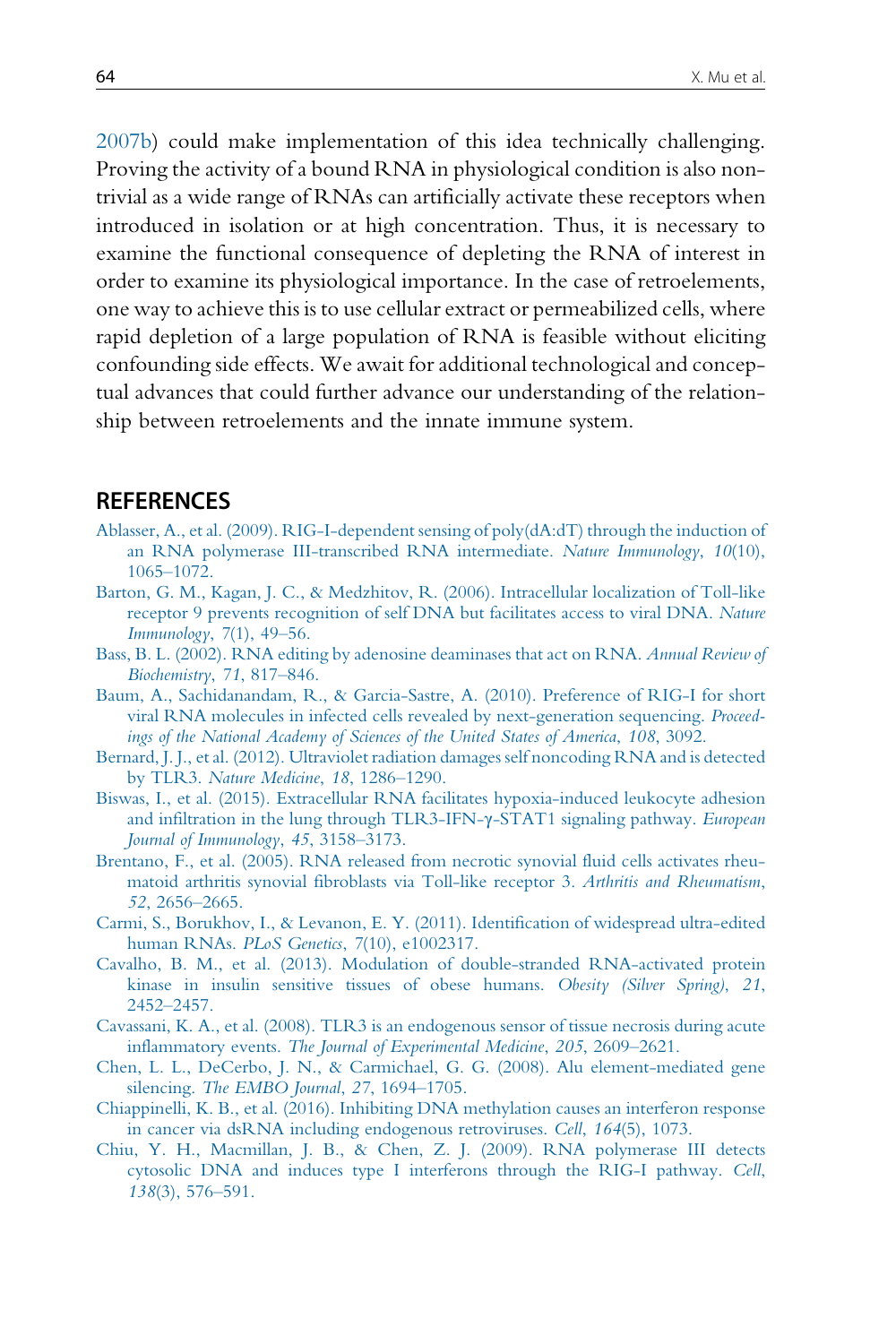- <span id="page-18-0"></span>[Christensen, S. R., et al. \(2006\). Toll-like receptor 7 and TLR9 dictate autoantibody spec](http://refhub.elsevier.com/S0065-2776(16)30035-9/rf0070)[ificity and have opposing inflammatory and regulatory roles in a murine model of lupus.](http://refhub.elsevier.com/S0065-2776(16)30035-9/rf0070) [Immunity](http://refhub.elsevier.com/S0065-2776(16)30035-9/rf0070), 25, 417–428.
- [Crampton, S. P., et al. \(2012\). Ifih1 gene dose effect reveals MDA5-mediated chronic type](http://refhub.elsevier.com/S0065-2776(16)30035-9/rf0075) [I IFN gene signature, viral resistance, and accelerated autoimmunity.](http://refhub.elsevier.com/S0065-2776(16)30035-9/rf0075) The Journal of Immunology, 188[, 1451](http://refhub.elsevier.com/S0065-2776(16)30035-9/rf0075)–1459.
- [Cunninghame Graham, D. S., et al. \(2011\). Association of NCF2, IKZF1, IRF8, IFIH1, and](http://refhub.elsevier.com/S0065-2776(16)30035-9/rf0080) [TYK2 with systemic lupus erythematosus.](http://refhub.elsevier.com/S0065-2776(16)30035-9/rf0080) PLoS Genetics, 7(10), e1002341.
- [Deane, J. A., et al. \(2007a\). Control of toll-like receptor 7 expression is essential to restrict](http://refhub.elsevier.com/S0065-2776(16)30035-9/rf0085) [autoimmunity and dendritic cell proliferation.](http://refhub.elsevier.com/S0065-2776(16)30035-9/rf0085) Immunity, 27, 801–810.
- [Deane, J. A., et al. \(2007b\). Control of toll-like receptor 7 expression is essential to restrict](http://refhub.elsevier.com/S0065-2776(16)30035-9/rf0090) [autoimmunity and dendritic cell proliferation.](http://refhub.elsevier.com/S0065-2776(16)30035-9/rf0090) Immunity, 27(5), 801–810.
- [Deddouche, S., et al. \(2014\). Identification of an LGP2-associated MDA5 agonist in](http://refhub.elsevier.com/S0065-2776(16)30035-9/rf0095) [picornavirus-infected cells.](http://refhub.elsevier.com/S0065-2776(16)30035-9/rf0095) Elife, 3, e01535.
- [Deininger, P. L., & Batzer, M. A. \(2002\). Mammalian retroelements.](http://refhub.elsevier.com/S0065-2776(16)30035-9/rf0100) Genome Research, 12[\(10\), 1455](http://refhub.elsevier.com/S0065-2776(16)30035-9/rf0100)–1465.
- [del Toro Duany, Y., Wu, B., & Hur, S. \(2015\). MDA5-filament, dynamics and disease.](http://refhub.elsevier.com/S0065-2776(16)30035-9/rf0105) Cur[rent Opinion in Virology](http://refhub.elsevier.com/S0065-2776(16)30035-9/rf0105), 12, 20–25.
- [Diebold, S. S., et al. \(2006\). Nucleic acid agonists for Toll-like receptor 7 are defined by the](http://refhub.elsevier.com/S0065-2776(16)30035-9/rf0110) [presence of uridine ribonucleotides.](http://refhub.elsevier.com/S0065-2776(16)30035-9/rf0110) European Journal of Immunology, 36(12), 3256–3267.
- [Doring, Y., et al. \(2010\). Human antiphospholipid antibodies induce TNFalpha in mono](http://refhub.elsevier.com/S0065-2776(16)30035-9/rf0115)[cytes via Toll-like receptor 8.](http://refhub.elsevier.com/S0065-2776(16)30035-9/rf0115) Immunobiology, 215(3), 230–241.
- [Downey, R. F., et al. \(2015\). Human endogenous retrovirus K and cancer: Innocent](http://refhub.elsevier.com/S0065-2776(16)30035-9/rf0120) [bystander or tumorigenic accomplice?](http://refhub.elsevier.com/S0065-2776(16)30035-9/rf0120) International Journal of Cancer, 137(6), 1249–1257.
- [Elbarbary, R. A., et al. \(2013\). STAU1 binding 3](http://refhub.elsevier.com/S0065-2776(16)30035-9/rf0125)' [UTR IRAlus complements nuclear reten](http://refhub.elsevier.com/S0065-2776(16)30035-9/rf0125)[tion to protect cells from PKR-mediated translational shutdown.](http://refhub.elsevier.com/S0065-2776(16)30035-9/rf0125) Genes and Development, 27[\(13\), 1495](http://refhub.elsevier.com/S0065-2776(16)30035-9/rf0125)–1510.
- [Elsasser, S. J., et al. \(2015\). Histone H3.3 is required for endogenous retroviral element silenc](http://refhub.elsevier.com/S0065-2776(16)30035-9/rf0130)[ing in embryonic stem cells.](http://refhub.elsevier.com/S0065-2776(16)30035-9/rf0130) Nature, 522(7555), 240–244.
- [Ewald, S. E., & Barton, G. M. \(2011\). Nucleic acid sensing Toll-like receptors in autoim-](http://refhub.elsevier.com/S0065-2776(16)30035-9/rf0135)munity. [Current Opinion in Immunology](http://refhub.elsevier.com/S0065-2776(16)30035-9/rf0135), 23(1), 3–9.
- [Feng, Q., et al. \(2012\). MDA5 detects the double-stranded RNA replicative form in](http://refhub.elsevier.com/S0065-2776(16)30035-9/rf0140) [picornavirus-infected cells.](http://refhub.elsevier.com/S0065-2776(16)30035-9/rf0140) Cell Reports, 29, 1187–1196.
- [Fornace, A. J., Jr., & Mitchell, J. B. \(1986\). Induction of B2 RNA polymerase III transcrip](http://refhub.elsevier.com/S0065-2776(16)30035-9/rf0145)[tion by heat shock: Enrichment for heat shock induced sequences in rodent cells by](http://refhub.elsevier.com/S0065-2776(16)30035-9/rf0145) [hybridization subtraction.](http://refhub.elsevier.com/S0065-2776(16)30035-9/rf0145) Nucleic Acids Research, 14(14), 5793–5811.
- [Forsbach, A., et al. \(2008\). Identification of RNA sequence motifs stimulating sequence](http://refhub.elsevier.com/S0065-2776(16)30035-9/rf0150)[specific TLR8-dependent immune responses.](http://refhub.elsevier.com/S0065-2776(16)30035-9/rf0150) The Journal of Immunology, 180(6), 3729–[3738.](http://refhub.elsevier.com/S0065-2776(16)30035-9/rf0150)
- [Franchi, L., et al. \(2014\). Cytosolic double-stranded RNA activates the NLRP3](http://refhub.elsevier.com/S0065-2776(16)30035-9/rf0155) inflammasome via MAVS-induced membrane permeabilization and  $K^+$  efflux. The Jour[nal of Immunology](http://refhub.elsevier.com/S0065-2776(16)30035-9/rf0155), 193(8), 4214–4222.
- [Funabiki, M., et al. \(2014\). Autoimmune disorders associated with gain of function of the](http://refhub.elsevier.com/S0065-2776(16)30035-9/rf0160) [intracellular sensor MDA5.](http://refhub.elsevier.com/S0065-2776(16)30035-9/rf0160) Immunity, 40, 199–212.
- [Garcia-Ortiz, H., et al. \(2010\). Association of TLR7 copy number variation with suscepti](http://refhub.elsevier.com/S0065-2776(16)30035-9/rf0165)[bility to childhood-onset systemic lupus erythematosus in Mexican population.](http://refhub.elsevier.com/S0065-2776(16)30035-9/rf0165) Annals of [the Rheumatic Diseases](http://refhub.elsevier.com/S0065-2776(16)30035-9/rf0165), 69, 1861–1865.
- [George, C. X., et al. \(2016\). Editing of cellular self-RNAs by adenosine deaminase ADAR1](http://refhub.elsevier.com/S0065-2776(16)30035-9/rf0170) [suppresses innate immune stress responses.](http://refhub.elsevier.com/S0065-2776(16)30035-9/rf0170) The Journal of Biological Chemistry,  $291(12)$ , 6158–[6168.](http://refhub.elsevier.com/S0065-2776(16)30035-9/rf0170)
- [Gong, C., & Maquat, L. E. \(2011\). lncRNAs transactivate STAU1-mediated mRNA decay](http://refhub.elsevier.com/S0065-2776(16)30035-9/rf0175) [by duplexing with 3](http://refhub.elsevier.com/S0065-2776(16)30035-9/rf0175)<sup>'</sup> [UTRs via Alu elements.](http://refhub.elsevier.com/S0065-2776(16)30035-9/rf0175) Nature, 470(7333), 284–288.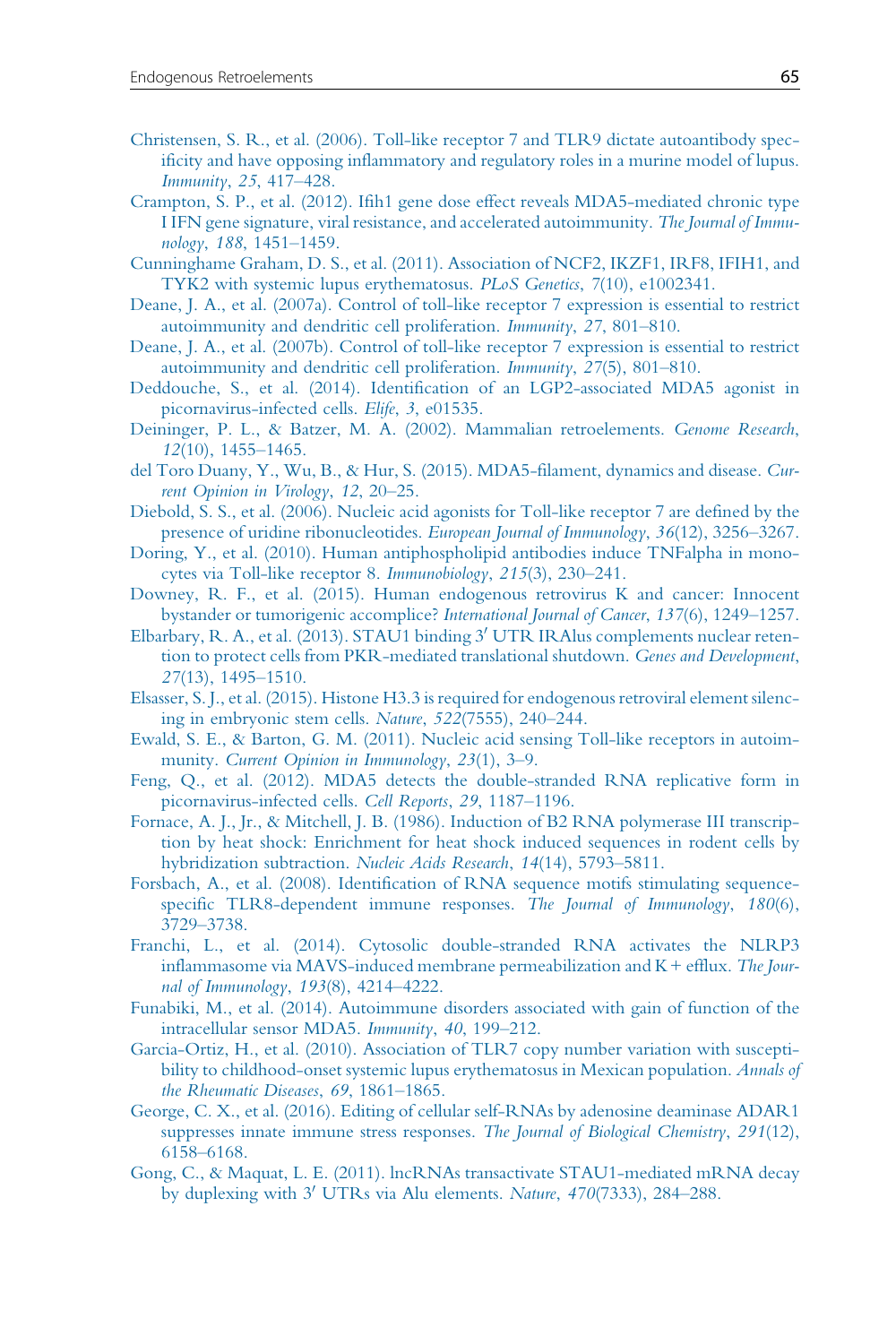- <span id="page-19-0"></span>[Goubau, D., et al. \(2014\). Antiviral immunity via RIG-I-mediated recognition of RNA](http://refhub.elsevier.com/S0065-2776(16)30035-9/rf0180) [bearing 5](http://refhub.elsevier.com/S0065-2776(16)30035-9/rf0180)'[-diphosphates.](http://refhub.elsevier.com/S0065-2776(16)30035-9/rf0180) Nature, 514, 372-375.
- [Green, N. M., et al. \(2012\). Activation of autoreactive B cells by endogenous TLR7 and](http://refhub.elsevier.com/S0065-2776(16)30035-9/rf0185) TLR3 RNA ligands. [The Journal of Biological Chemistry](http://refhub.elsevier.com/S0065-2776(16)30035-9/rf0185), 287, 39789–39799.
- [Guiducci, C., et al. \(2013\). RNA recognition by human TLR8 can lead to autoimmune](http://refhub.elsevier.com/S0065-2776(16)30035-9/rf0190) inflammation. [The Journal of Experimental Medicine](http://refhub.elsevier.com/S0065-2776(16)30035-9/rf0190), 210(13), 2903–2919.
- [Hagan, C. R., & Rudin, C. M. \(2007\). DNA cleavage and Trp53 differentially affect SINE](http://refhub.elsevier.com/S0065-2776(16)30035-9/rf0195) transcription. [Genes, Chromosomes & Cancer](http://refhub.elsevier.com/S0065-2776(16)30035-9/rf0195), 46(3), 248-260.
- [Hartner, J. C., et al. \(2008\). ADAR1 is essential for the maintenance of hematopoiesis and](http://refhub.elsevier.com/S0065-2776(16)30035-9/rf0200) [suppression of interferon signaling.](http://refhub.elsevier.com/S0065-2776(16)30035-9/rf0200) Nature Immunology, 10, 109–115.
- [He, Y., et al. \(2016\). NEK7 is an essential mediator of NLRP3 activation downstream of](http://refhub.elsevier.com/S0065-2776(16)30035-9/rf0205) [potassium efflux.](http://refhub.elsevier.com/S0065-2776(16)30035-9/rf0205) Nature, 530(7590), 354–357.
- [Hu, Z., et al. \(2015\). Structural and biochemical basis for induced self-propagation of](http://refhub.elsevier.com/S0065-2776(16)30035-9/rf0210) NLRC4. Science, 350[\(6259\), 399](http://refhub.elsevier.com/S0065-2776(16)30035-9/rf0210)–404.
- [Hung, T., et al. \(2015\). The Ro60 autoantigen binds endogenous retroelements and regulates](http://refhub.elsevier.com/S0065-2776(16)30035-9/rf0215) [inflammatory gene expression.](http://refhub.elsevier.com/S0065-2776(16)30035-9/rf0215) Science, 350, 455-459.
- [Jang, K. L., & Latchman, D. S. \(1992\). The herpes simplex virus immediate-early protein](http://refhub.elsevier.com/S0065-2776(16)30035-9/rf0220) [ICP27 stimulates the transcription of cellular Alu repeated sequences by increasing](http://refhub.elsevier.com/S0065-2776(16)30035-9/rf0220) [the activity of transcription factor TFIIIC.](http://refhub.elsevier.com/S0065-2776(16)30035-9/rf0220) The Biochemical Journal, 284(Pt. 3), 667–673.
- [Jang, M.-A., et al. \(2015\). Mutations in DDX58, which encodes RIG-I, cause atypical](http://refhub.elsevier.com/S0065-2776(16)30035-9/rf0225) Singleton-Merten syndrome. [The American Journal of Human Genetics](http://refhub.elsevier.com/S0065-2776(16)30035-9/rf0225), 96, 266-274.
- [Kaneko, H., et al. \(2011\). DICER1 deficit induces Alu RNA toxicity in age-related macular](http://refhub.elsevier.com/S0065-2776(16)30035-9/rf0230) [degeneration.](http://refhub.elsevier.com/S0065-2776(16)30035-9/rf0230) Nature, 471(7338), 325–330.
- [Karijolich, J., Abernathy, E., & Glaunsinger, B. A. \(2015\). Infection-induced](http://refhub.elsevier.com/S0065-2776(16)30035-9/rf0235) [retrotransposon-derived noncoding RNAs enhance herpesviral gene expression via](http://refhub.elsevier.com/S0065-2776(16)30035-9/rf0235) [the NF-kappaB pathway.](http://refhub.elsevier.com/S0065-2776(16)30035-9/rf0235) PLoS Pathogens, 11(11), e1005260.
- [Kariko, K., et al. \(2004\). mRNA is an endogenous ligand for Toll-like receptor 3.](http://refhub.elsevier.com/S0065-2776(16)30035-9/rf0240) The Journal [of Biological Chemistry](http://refhub.elsevier.com/S0065-2776(16)30035-9/rf0240), 279, 12542–12550.
- Kariko, [K., et al. \(2005\). Suppression of RNA recognition by Toll-like receptors: The impact](http://refhub.elsevier.com/S0065-2776(16)30035-9/rf0245) [of nucleoside modification and the evolutionary origin of RNA.](http://refhub.elsevier.com/S0065-2776(16)30035-9/rf0245) Immunity, 23, 165–175.
- [Kassiotis, G., & Stoye, J. P. \(2016\). Immune responses to endogenous retroelements: Taking](http://refhub.elsevier.com/S0065-2776(16)30035-9/rf0250) the bad with the good. [Nature Reviews. Immunology](http://refhub.elsevier.com/S0065-2776(16)30035-9/rf0250), 16(4), 207–219.
- [Kato, H., Takahasi, K., & Fujita, T. \(2011\). RIG-I-like receptors: Cytoplasmic sensors for](http://refhub.elsevier.com/S0065-2776(16)30035-9/rf0255) non-self RNA. [Immunological Reviews](http://refhub.elsevier.com/S0065-2776(16)30035-9/rf0255), 243, 91–98.
- [Kato, H., et al. \(2008\). Length-dependent recognition of double-stranded ribonucleic acids](http://refhub.elsevier.com/S0065-2776(16)30035-9/rf0260) [by retinoic acid-inducible gene-I and melanoma differentiation-associated gene 5.](http://refhub.elsevier.com/S0065-2776(16)30035-9/rf0260) The [Journal of Experimental Medicine](http://refhub.elsevier.com/S0065-2776(16)30035-9/rf0260), 205(7), 1601–1610.
- [Kim, Y., et al. \(2014\). PKR is activated by cellular dsRNAs during mitosis and acts as a](http://refhub.elsevier.com/S0065-2776(16)30035-9/rf0265) mitotic regulator. [Genes and Development](http://refhub.elsevier.com/S0065-2776(16)30035-9/rf0265), 28(12), 1310–1322.
- [Konkel, M. K., & Batzer, M. A. \(2010\). A mobile threat to genome stability: The impact of](http://refhub.elsevier.com/S0065-2776(16)30035-9/rf0270) [non-LTR retrotransposons upon the human genome.](http://refhub.elsevier.com/S0065-2776(16)30035-9/rf0270) Seminars in Cancer Biology, 20(4), 211–[221.](http://refhub.elsevier.com/S0065-2776(16)30035-9/rf0270)
- [Lassig, C., et al. \(2015\). ATP hydrolysis by the viral RNA sensor RIG-I prevents uni](http://refhub.elsevier.com/S0065-2776(16)30035-9/rf0275)[ntentional recognition of self-RNA.](http://refhub.elsevier.com/S0065-2776(16)30035-9/rf0275) Elife, 4, e10859.
- [Lau, C. M., et al. \(2005\). RNA-associated autoantigens activate B cells by combined B cell](http://refhub.elsevier.com/S0065-2776(16)30035-9/rf0280) [antigen receptor/Toll-like receptor 7 engagement.](http://refhub.elsevier.com/S0065-2776(16)30035-9/rf0280) The Journal of Experimental Medicine, 202[\(9\), 1171](http://refhub.elsevier.com/S0065-2776(16)30035-9/rf0280)–1177.
- [Leadbetter, E. A., et al. \(2002\). Chromatin-IgG complexes activate B cells by dual engage](http://refhub.elsevier.com/S0065-2776(16)30035-9/rf0285)[ment of IgM and Toll-like receptors.](http://refhub.elsevier.com/S0065-2776(16)30035-9/rf0285) Nature, 416(6881), 603–607.
- [Lee, H. K., et al. \(2007\). Autophagy-dependent viral recognition by plasmacytoid dendritic](http://refhub.elsevier.com/S0065-2776(16)30035-9/rf0290) cells. Science, 315[, 1398](http://refhub.elsevier.com/S0065-2776(16)30035-9/rf0290)–1401.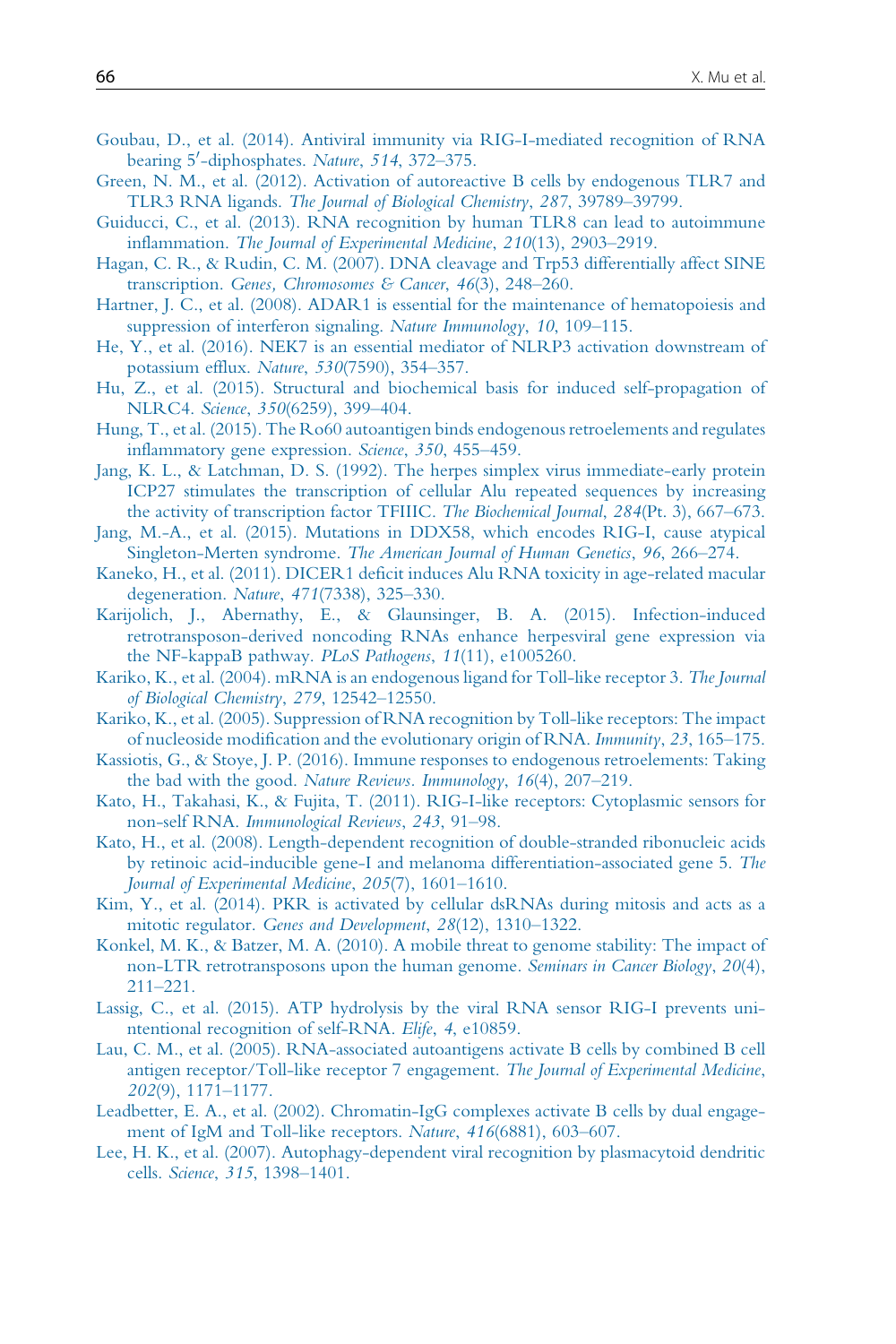- <span id="page-20-0"></span>[Lemaire, P. A., & Cole, J. L. \(2008\). Mechanism of PKR activation by dsRNA.](http://refhub.elsevier.com/S0065-2776(16)30035-9/rf0295) Journal of [Molecular Biology](http://refhub.elsevier.com/S0065-2776(16)30035-9/rf0295), 381, 351–360.
- [Leonard, J. N., et al. \(2008\). The TLR3 signaling complex forms by cooperative receptor](http://refhub.elsevier.com/S0065-2776(16)30035-9/rf0300) dimerization. [Proceedings of the National Academy of Sciences of the United States of America](http://refhub.elsevier.com/S0065-2776(16)30035-9/rf0300), 105[\(1\), 258](http://refhub.elsevier.com/S0065-2776(16)30035-9/rf0300)–263.
- [Leonova, K. I., et al. \(2013\). p53 cooperates with DNA methylation and a suicidal interferon](http://refhub.elsevier.com/S0065-2776(16)30035-9/rf0305) [response to maintain epigenetic silencing of repeats and noncoding RNAs.](http://refhub.elsevier.com/S0065-2776(16)30035-9/rf0305) Proceedings of [the National Academy of Sciences of the United States of America](http://refhub.elsevier.com/S0065-2776(16)30035-9/rf0305), 110(1), E89–E98.
- [Li, T., et al. \(1999\). Physiological stresses increase mouse short interspersed element \(SINE\)](http://refhub.elsevier.com/S0065-2776(16)30035-9/rf0310) [RNA expression in vivo.](http://refhub.elsevier.com/S0065-2776(16)30035-9/rf0310) Gene, 239(2), 367–372.
- [Li, J., et al. \(2015a\). DDX19A senses viral RNA and mediates NLRP3-dependent](http://refhub.elsevier.com/S0065-2776(16)30035-9/rf0315) [inflammasome activation.](http://refhub.elsevier.com/S0065-2776(16)30035-9/rf0315) The Journal of Immunology, 195(12), 5732–5749.
- [Li, W., et al. \(2015b\). Human endogenous retrovirus-K contributes to motor neuron disease.](http://refhub.elsevier.com/S0065-2776(16)30035-9/rf0320) [Science Translational Medicine](http://refhub.elsevier.com/S0065-2776(16)30035-9/rf0320), 7(307), 307ra153.
- [Liddicoat, B. J., et al. \(2015\). RNA editing by ADAR1 prevents MDA5 sensing of endog](http://refhub.elsevier.com/S0065-2776(16)30035-9/rf0325)[enous dsRNA as nonself.](http://refhub.elsevier.com/S0065-2776(16)30035-9/rf0325) Science, 349(6252), 1115–1120.
- [Liu, W. M., et al. \(1995\). Cell stress and translational inhibitors transiently increase the abun](http://refhub.elsevier.com/S0065-2776(16)30035-9/rf0330)[dance of mammalian SINE transcripts.](http://refhub.elsevier.com/S0065-2776(16)30035-9/rf0330) Nucleic Acids Research, 23(10), 1758-1765.
- [Liu, L., et al. \(2008\). Structural basis of toll-like receptor 3 signaling with double-stranded](http://refhub.elsevier.com/S0065-2776(16)30035-9/rf0335) RNA. Science, 320[\(5874\), 379](http://refhub.elsevier.com/S0065-2776(16)30035-9/rf0335)–381.
- [Lloyd, R. E. \(2013\). Regulation of stress granules and P-bodies during RNA virus infection.](http://refhub.elsevier.com/S0065-2776(16)30035-9/rf0340) [Wiley Interdisciplinary Reviews. RNA](http://refhub.elsevier.com/S0065-2776(16)30035-9/rf0340), 4(3), 317–331.
- [Manche, L., et al. \(1992\). Interactions between double-stranded RNA regulators and the](http://refhub.elsevier.com/S0065-2776(16)30035-9/rf0345) protein kinase DAI. [Molecular and Cellular Biology](http://refhub.elsevier.com/S0065-2776(16)30035-9/rf0345), 12(11), 5238–5248.
- [Mannion, N. M., et al. \(2014\). The RNA-editing enzyme ADAR1 controls innate immune](http://refhub.elsevier.com/S0065-2776(16)30035-9/rf0350) [responses to RNA.](http://refhub.elsevier.com/S0065-2776(16)30035-9/rf0350) Cell Reports, 9(4), 1482–1494.
- [Marchal, J. A., et al. \(2014\). The impact of PKR activation: From neurodegeneration to can](http://refhub.elsevier.com/S0065-2776(16)30035-9/rf0355)cer. [The FASEB Journal](http://refhub.elsevier.com/S0065-2776(16)30035-9/rf0355), 28, 1965–1974.
- [Martinez-Gil, L., et al. \(2013\). A Sendai virus-derived RNA agonist of RIG-I as a virus vac](http://refhub.elsevier.com/S0065-2776(16)30035-9/rf0360)cine adjuvant. [Journal of Virology](http://refhub.elsevier.com/S0065-2776(16)30035-9/rf0360), 87, 1290–1300.
- [McAllister, C. S., et al. \(2010\). Mechanisms of protein kinase PKR-mediated amplification of](http://refhub.elsevier.com/S0065-2776(16)30035-9/rf0365) [beta interferon induction by C protein-deficient measles virus.](http://refhub.elsevier.com/S0065-2776(16)30035-9/rf0365) Journal of Virology, 84(1), 380–[386.](http://refhub.elsevier.com/S0065-2776(16)30035-9/rf0365)
- [McKenna, S. A., et al. \(2007a\). Biophysical and biochemical investigations of dsRNA](http://refhub.elsevier.com/S0065-2776(16)30035-9/rf0370)activated kinase PKR. [Methods in Enzymology](http://refhub.elsevier.com/S0065-2776(16)30035-9/rf0370), 430, 373–396.
- [McKenna, S. A., et al. \(2007b\). Molecular framework for the activation of RNA-dependent](http://refhub.elsevier.com/S0065-2776(16)30035-9/rf0375) protein kinase. [The Journal of Biological Chemistry](http://refhub.elsevier.com/S0065-2776(16)30035-9/rf0375), 282(15), 11474-11486.
- [Migliorini, P., et al. \(2005\). Anti-Sm and anti-RNP antibodies.](http://refhub.elsevier.com/S0065-2776(16)30035-9/rf0380) Autoimmunity, 38(1), 47–[54.](http://refhub.elsevier.com/S0065-2776(16)30035-9/rf0380)
- [Minks, M. A., et al. \(1979\). Structural requirements of double-stranded RNA for the acti](http://refhub.elsevier.com/S0065-2776(16)30035-9/rf0385)[vation of 2](http://refhub.elsevier.com/S0065-2776(16)30035-9/rf0385)'[-5](http://refhub.elsevier.com/S0065-2776(16)30035-9/rf0385)'[-Oligo\(A\) polymerase and protein kinase of interferon-treated HeLa cells.](http://refhub.elsevier.com/S0065-2776(16)30035-9/rf0385) [The Journal of Biological Chemistry](http://refhub.elsevier.com/S0065-2776(16)30035-9/rf0385), 254, 10180–10183.
- [Mita, P., & Boeke, J. D. \(2016\). How retrotransposons shape genome regulation.](http://refhub.elsevier.com/S0065-2776(16)30035-9/rf0390) Current [Opinion in Genetics and Development](http://refhub.elsevier.com/S0065-2776(16)30035-9/rf0390), 37, 90–100.
- [Mitoma, H., et al. \(2013\). The DHX33 RNA helicase senses cytosolic RNA and activates the](http://refhub.elsevier.com/S0065-2776(16)30035-9/rf0395) [NLRP3 inflammasome.](http://refhub.elsevier.com/S0065-2776(16)30035-9/rf0395) Immunity, 39(1), 123–135.
- [Molaro, A., & Malik, H. S. \(2016\). Hide and seek: How chromatin-based pathways silence](http://refhub.elsevier.com/S0065-2776(16)30035-9/rf0400) retroelements in the mammalian germline. [Current Opinion in Genetics and Development](http://refhub.elsevier.com/S0065-2776(16)30035-9/rf0400), 37[, 51](http://refhub.elsevier.com/S0065-2776(16)30035-9/rf0400)–58.
- [Mori, K., et al. \(2015\). Necrosis-induced TLR3 activation promotes TLR2 expression in](http://refhub.elsevier.com/S0065-2776(16)30035-9/rf0405) gingival cells. [Journal of Dental Research](http://refhub.elsevier.com/S0065-2776(16)30035-9/rf0405), 94, 1149–1157.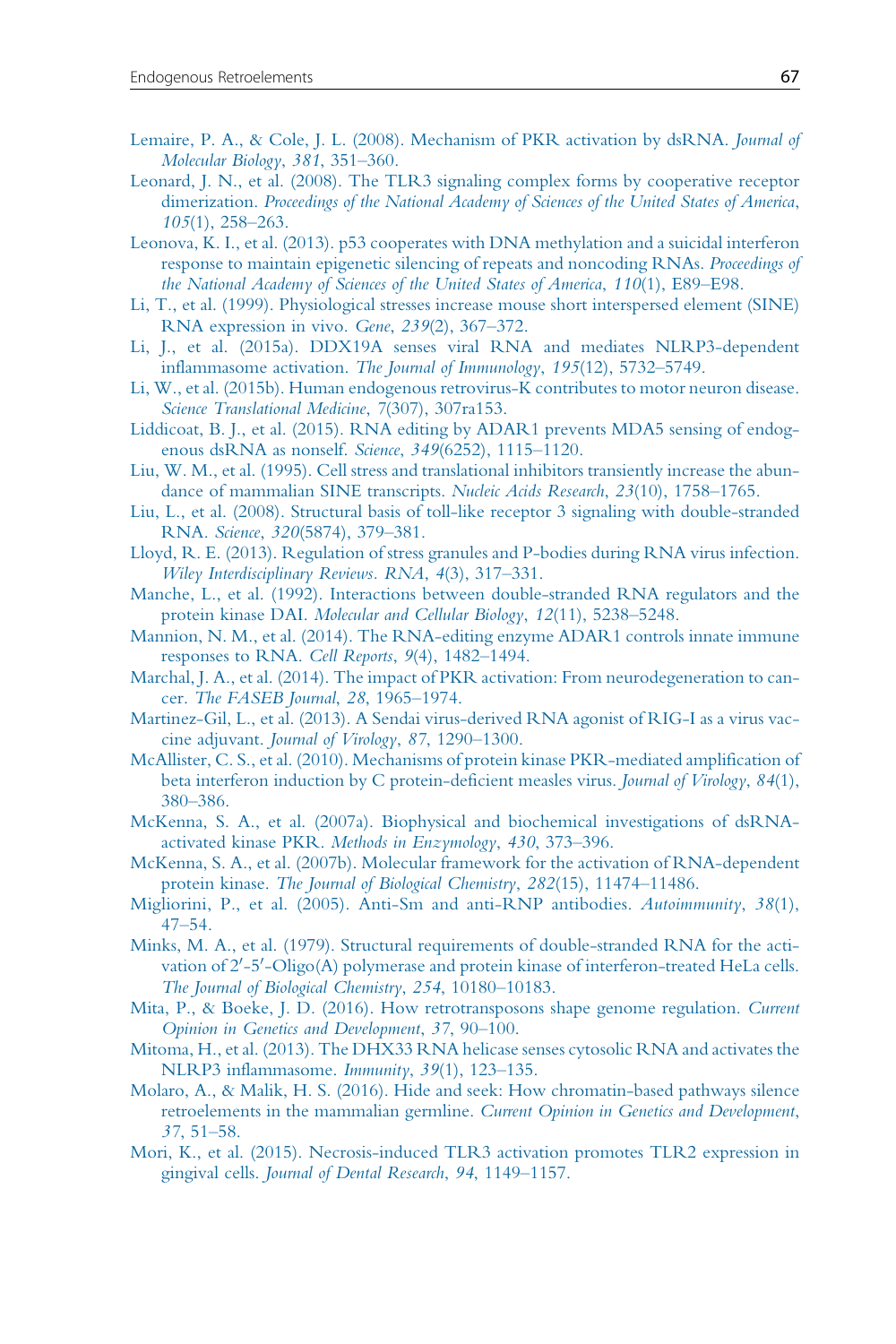- <span id="page-21-0"></span>[Munoz-Planillo, R., et al. \(2013\). K\(+\) efflux is the common trigger of NLRP3](http://refhub.elsevier.com/S0065-2776(16)30035-9/rf0410) [inflammasome activation by bacterial toxins and particulate matter.](http://refhub.elsevier.com/S0065-2776(16)30035-9/rf0410) *Immunity*,  $38(6)$ , 1142–[1153.](http://refhub.elsevier.com/S0065-2776(16)30035-9/rf0410)
- [Murphy, E. D., & Roths, J. B. \(1979\). A Y chromosome associated factor in strain BXSB](http://refhub.elsevier.com/S0065-2776(16)30035-9/rf0415) [producing accelerated autoimmunity and lymphoproliferation.](http://refhub.elsevier.com/S0065-2776(16)30035-9/rf0415) Arthritis and Rheumatism, 22[, 1188](http://refhub.elsevier.com/S0065-2776(16)30035-9/rf0415)–1194.
- [Nakamura, T., et al. \(2010\). Double-stranded RNA-dependent protein kinase links patho](http://refhub.elsevier.com/S0065-2776(16)30035-9/rf0420)[gen sensing with stress and metabolic homeostasis.](http://refhub.elsevier.com/S0065-2776(16)30035-9/rf0420) Cell, 140(3), 338–348.
- [Nallagatla, S. R., et al. \(2007\). 5](http://refhub.elsevier.com/S0065-2776(16)30035-9/rf0425)'[-Triphosphate-dependent activation of PKR by RNAs with](http://refhub.elsevier.com/S0065-2776(16)30035-9/rf0425) [short stem-loops.](http://refhub.elsevier.com/S0065-2776(16)30035-9/rf0425) Science, 318, 1455–1458.
- [Nejentsev, S., et al. \(2009\). Rare variants of IFIH1, a gene implicated in antiviral responses,](http://refhub.elsevier.com/S0065-2776(16)30035-9/rf0430) [protect against type 1 diabetes.](http://refhub.elsevier.com/S0065-2776(16)30035-9/rf0430) Science, 324(5925), 387–389.
- [Nissen, K. K., et al. \(2013\). Endogenous retroviruses and multiple sclerosis-new pieces to the](http://refhub.elsevier.com/S0065-2776(16)30035-9/rf0435) puzzle. [BMC Neurology](http://refhub.elsevier.com/S0065-2776(16)30035-9/rf0435), 13, 111.
- Oda, H., et al. (2014). Aicardi-Goutières syndrome is caused by IFIH1 mutations. The [American Journal of Human Genetics](http://refhub.elsevier.com/S0065-2776(16)30035-9/rf0440), 95, 121–125.
- [Pelka, K., et al. \(2016\). Nucleic acid-sensing TLRs and autoimmunity: Novel insights from](http://refhub.elsevier.com/S0065-2776(16)30035-9/rf0445) [structural and cell biology.](http://refhub.elsevier.com/S0065-2776(16)30035-9/rf0445) Immunological Reviews, 269(1), 60–75.
- [Pestal, K., et al. \(2015\). Isoforms of RNA-editing enzyme ADAR1 independently control](http://refhub.elsevier.com/S0065-2776(16)30035-9/rf0450) [nucleic acid sensor MDA5-driven autoimmunity and multi-organ development.](http://refhub.elsevier.com/S0065-2776(16)30035-9/rf0450) [Immunity](http://refhub.elsevier.com/S0065-2776(16)30035-9/rf0450), 43(5), 933–944.
- [Pham, A. M., et al. \(2016\). PKR transduces MDA5-dependent signals for type I IFN induc](http://refhub.elsevier.com/S0065-2776(16)30035-9/rf0455)tion. [PLoS Pathogens](http://refhub.elsevier.com/S0065-2776(16)30035-9/rf0455), 12(3), e1005489.
- [Pichlmair, A., et al. \(2006\). RIG-I-mediated antiviral responses to single-stranded RNA](http://refhub.elsevier.com/S0065-2776(16)30035-9/rf0460) [bearing 5](http://refhub.elsevier.com/S0065-2776(16)30035-9/rf0460)'[-phosphates.](http://refhub.elsevier.com/S0065-2776(16)30035-9/rf0460) Science, 314, 997-1001.
- [Pisitkun, P., et al. \(2006\). Autoreactive B cell responses to RNA-related antigens due to](http://refhub.elsevier.com/S0065-2776(16)30035-9/rf0465) [TLR7 gene duplication.](http://refhub.elsevier.com/S0065-2776(16)30035-9/rf0465) Science, 312, 1669–1672.
- [Rathinam, V. A., & Fitzgerald, K. A. \(2016\). inflammasome complexes: Emerging mecha](http://refhub.elsevier.com/S0065-2776(16)30035-9/rf0470)[nisms and effector functions.](http://refhub.elsevier.com/S0065-2776(16)30035-9/rf0470) Cell, 165(4), 792–800.
- Rice, G. I., et al. (2010). Mutations in ADAR1 cause Aicardi-Goutières syndrome associated [with a type I interferon signature.](http://refhub.elsevier.com/S0065-2776(16)30035-9/rf0475) Nature Genetics, 44, 1243–1248.
- [Rice, G. I., et al. \(2014\). Gain-of-function mutations in IFIH1 cause a spectrum of human](http://refhub.elsevier.com/S0065-2776(16)30035-9/rf0480) [disease phenotypes associated with upregulated type I interferon signaling.](http://refhub.elsevier.com/S0065-2776(16)30035-9/rf0480) Nature Genetics, 46[\(5\), 503](http://refhub.elsevier.com/S0065-2776(16)30035-9/rf0480)–509.
- [Roulois, D., et al. \(2015\). DNA-demethylating agents target colorectal cancer cells by induc](http://refhub.elsevier.com/S0065-2776(16)30035-9/rf0485)[ing viral mimicry by endogenous transcripts.](http://refhub.elsevier.com/S0065-2776(16)30035-9/rf0485) Cell, 162(5), 961–973.
- [Rowe, H. M., et al. \(2010\). KAP1 controls endogenous retroviruses in embryonic stem cells.](http://refhub.elsevier.com/S0065-2776(16)30035-9/rf0490) Nature, 463[\(7278\), 237](http://refhub.elsevier.com/S0065-2776(16)30035-9/rf0490)–240.
- [Runge, S., et al. \(2014\). In vivo ligands of MDA5 and RIG-I in measles virus-infected cells.](http://refhub.elsevier.com/S0065-2776(16)30035-9/rf0495) [PLoS Pathogens](http://refhub.elsevier.com/S0065-2776(16)30035-9/rf0495), 10, e1004081.
- [Rutsch, F., et al. \(2015\). A specific IFIH1 gain-of-function mutation causes Singleton-](http://refhub.elsevier.com/S0065-2776(16)30035-9/rf0500)Merten syndrome. [The American Journal of Human Genetics](http://refhub.elsevier.com/S0065-2776(16)30035-9/rf0500), 96, 275–282.
- Saha, 2006 #166 (PMID: 16858409); Paz, 2011 #167 (PMID: 21200404); Liu, 2013 #558 (PMID: 23951545); Wu, 2015 #1081 (PMID: 25942693).
- [Savarese, E., et al. \(2006\). U1 small nuclear ribonucleoprotein immune complexes induce type](http://refhub.elsevier.com/S0065-2776(16)30035-9/rf0505) I [interferon in plasmacytoid dendritic cells through TLR7.](http://refhub.elsevier.com/S0065-2776(16)30035-9/rf0505) Blood, 107(8), 3229–3234.
- [Schlee, M., et al. \(2009\). Recognition of 5](http://refhub.elsevier.com/S0065-2776(16)30035-9/rf0510)'[triphosphate by RIG-I helicase requires short](http://refhub.elsevier.com/S0065-2776(16)30035-9/rf0510) [blunt double-stranded RNA as contained in panhandle of negative-strand virus.](http://refhub.elsevier.com/S0065-2776(16)30035-9/rf0510) [Immunity](http://refhub.elsevier.com/S0065-2776(16)30035-9/rf0510), 31(1), 25–34.
- [Schmid-Burgk, J. L., et al. \(2016\). A genome-wide CRISPR \(clustered regularly interspaced](http://refhub.elsevier.com/S0065-2776(16)30035-9/rf0515) [short palindromic repeats\) screen identifies NEK7 as an essential component of NLRP3](http://refhub.elsevier.com/S0065-2776(16)30035-9/rf0515) inflammasome activation. [The Journal of Biological Chemistry](http://refhub.elsevier.com/S0065-2776(16)30035-9/rf0515), 291(1), 103–109.